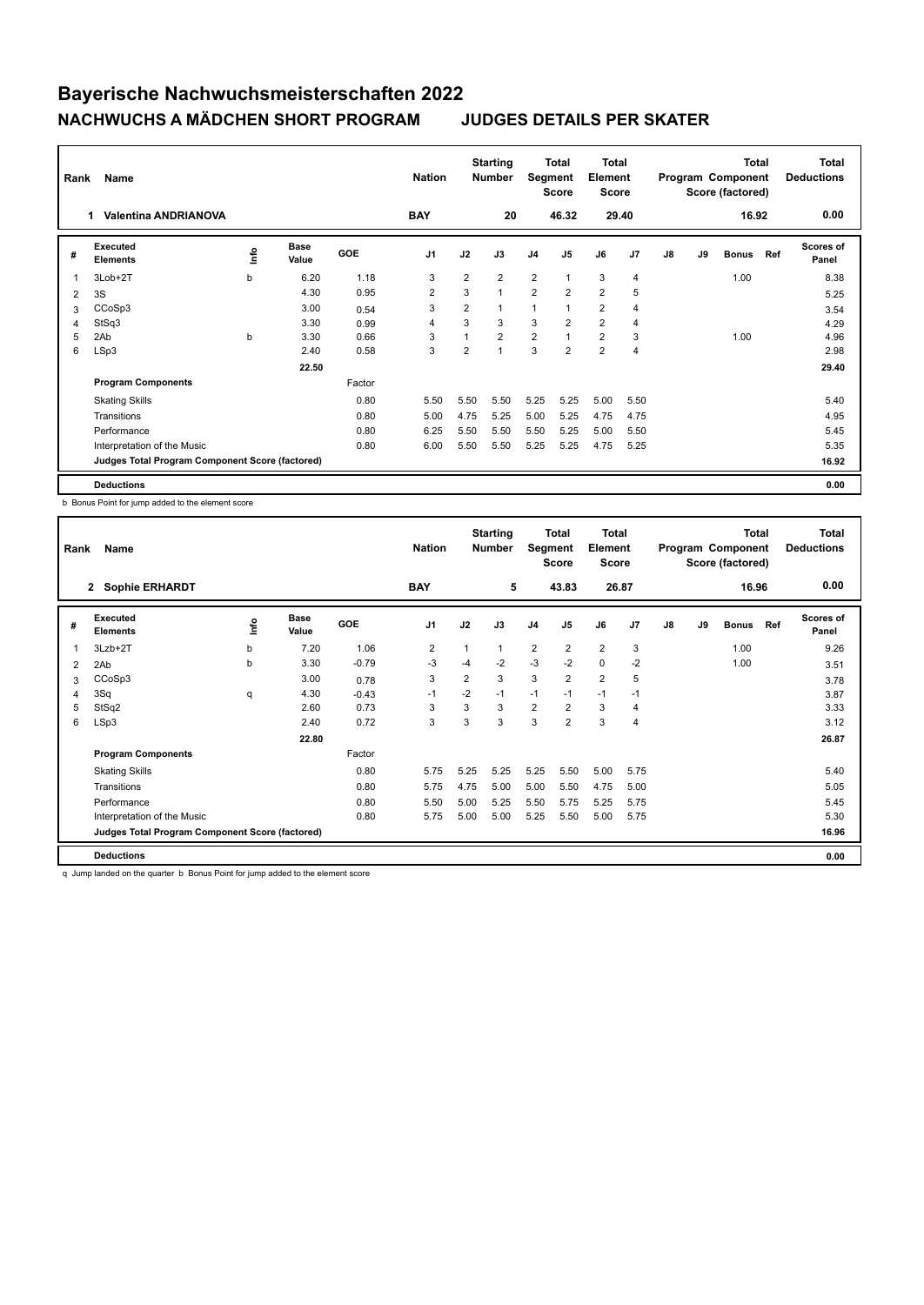| Rank | Name                                            |   | <b>Nation</b>        |            | <b>Starting</b><br><b>Number</b> | Segment | <b>Total</b><br><b>Score</b> | <b>Total</b><br>Element<br><b>Score</b> |                |                |      | <b>Total</b><br>Program Component<br>Score (factored) |    | <b>Total</b><br><b>Deductions</b> |     |                           |
|------|-------------------------------------------------|---|----------------------|------------|----------------------------------|---------|------------------------------|-----------------------------------------|----------------|----------------|------|-------------------------------------------------------|----|-----------------------------------|-----|---------------------------|
|      | <b>Marie BIERWERT</b><br>3                      |   |                      |            | <b>BAY</b>                       |         | 23                           |                                         | 42.32          | 25.40          |      |                                                       |    | 16.92                             |     | 0.00                      |
| #    | Executed<br><b>Elements</b>                     | ۴ | <b>Base</b><br>Value | <b>GOE</b> | J <sub>1</sub>                   | J2      | J3                           | J <sub>4</sub>                          | J <sub>5</sub> | J6             | J7   | J8                                                    | J9 | <b>Bonus</b>                      | Ref | <b>Scores of</b><br>Panel |
|      | 3Sqb                                            | b | 4.30                 | $-0.17$    | 0                                | $-1$    | 1                            | $-1$                                    | $-1$           | $-1$           | 3    |                                                       |    | 1.00                              |     | 5.13                      |
| 2    | 2Ab                                             | b | 3.30                 | 0.66       | 3                                | 2       | 4                            | 2                                       | 1              | $\overline{2}$ | 5    |                                                       |    | 1.00                              |     | 4.96                      |
| 3    | LSp3                                            |   | 2.40                 | 0.77       | 3                                | 4       | $\overline{2}$               | 3                                       | 3              | 3              | 5    |                                                       |    |                                   |     | 3.17                      |
| 4    | StSq3                                           |   | 3.30                 | 1.06       | 4                                | 3       | 3                            | 3                                       | $\overline{2}$ | 3              | 4    |                                                       |    |                                   |     | 4.36                      |
| 5    | $2Lz + 2T$                                      |   | 3.40                 | 0.42       | $\overline{2}$                   | 3       | $\overline{A}$               | $\overline{2}$                          |                | $\overline{2}$ | 3    |                                                       |    |                                   |     | 3.82                      |
| 6    | CCoSp3                                          |   | 3.00                 | 0.96       | $\overline{4}$                   | 3       | $\overline{2}$               | 3                                       | 3              | 3              | 5    |                                                       |    |                                   |     | 3.96                      |
|      |                                                 |   | 19.70                |            |                                  |         |                              |                                         |                |                |      |                                                       |    |                                   |     | 25.40                     |
|      | <b>Program Components</b>                       |   |                      | Factor     |                                  |         |                              |                                         |                |                |      |                                                       |    |                                   |     |                           |
|      | <b>Skating Skills</b>                           |   |                      | 0.80       | 5.50                             | 5.25    | 5.25                         | 5.00                                    | 5.75           | 5.00           | 5.50 |                                                       |    |                                   |     | 5.30                      |
|      | Transitions                                     |   |                      | 0.80       | 5.50                             | 5.00    | 5.00                         | 4.75                                    | 5.50           | 5.00           | 5.00 |                                                       |    |                                   |     | 5.10                      |
|      | Performance                                     |   |                      | 0.80       | 5.75                             | 5.25    | 5.25                         | 5.00                                    | 5.75           | 5.25           | 5.50 |                                                       |    |                                   |     | 5.40                      |
|      | Interpretation of the Music                     |   |                      | 0.80       | 5.75                             | 5.25    | 5.00                         | 4.75                                    | 5.75           | 5.50           | 5.25 |                                                       |    |                                   |     | 5.35                      |
|      | Judges Total Program Component Score (factored) |   |                      |            |                                  |         |                              |                                         |                |                |      |                                                       |    |                                   |     | 16.92                     |
|      | <b>Deductions</b>                               |   |                      |            |                                  |         |                              |                                         |                |                |      |                                                       |    |                                   |     | 0.00                      |

q Jump landed on the quarter b Bonus Point for jump added to the element score

| Rank           | Name                                            |      | <b>Nation</b> |            | <b>Starting</b><br><b>Number</b> | Segment        | Total<br><b>Score</b> | <b>Total</b><br>Element<br><b>Score</b> |                |                |                | <b>Total</b><br>Program Component<br>Score (factored) |    | Total<br><b>Deductions</b> |     |                           |
|----------------|-------------------------------------------------|------|---------------|------------|----------------------------------|----------------|-----------------------|-----------------------------------------|----------------|----------------|----------------|-------------------------------------------------------|----|----------------------------|-----|---------------------------|
|                | 4 Sarah PESCH                                   |      |               |            | <b>BAY</b>                       |                | 10                    |                                         | 35.17          |                | 20.55          |                                                       |    | 15.12                      |     | $-0.50$                   |
| #              | Executed<br><b>Elements</b>                     | ١mfo | Base<br>Value | <b>GOE</b> | J1                               | J2             | J3                    | J <sub>4</sub>                          | J <sub>5</sub> | J6             | J <sub>7</sub> | J8                                                    | J9 | <b>Bonus</b>               | Ref | <b>Scores of</b><br>Panel |
| 1              | $2Lz+2T$                                        |      | 3.40          | 0.29       | $\overline{1}$                   | 1              | 1                     | $\overline{2}$                          | $\mathbf{1}$   | $\overline{2}$ | $\overline{2}$ |                                                       |    |                            |     | 3.69                      |
| 2              | 3Sq                                             | q    | 4.30          | $-2.15$    | $-5$                             | $-5$           | $-5$                  | $-5$                                    | $-5$           | $-5$           | $-5$           |                                                       |    |                            |     | 2.15                      |
| 3              | LSp2                                            |      | 1.90          | 0.42       | $\overline{2}$                   | 2              | $\overline{2}$        | 3                                       | $\mathbf{1}$   | $\overline{2}$ | $\overline{4}$ |                                                       |    |                            |     | 2.32                      |
| $\overline{4}$ | 2Ab                                             | b    | 3.30          | 0.33       | 0                                | $\overline{1}$ | 1                     | $\overline{2}$                          | $\Omega$       | $\overline{2}$ | 1              |                                                       |    | 1.00                       |     | 4.63                      |
| 5              | CCoSp3                                          |      | 3.00          | 0.60       | 3                                |                | $\overline{2}$        | $\overline{2}$                          | $\overline{ }$ | $\overline{2}$ | 5              |                                                       |    |                            |     | 3.60                      |
| 6              | StSq3                                           |      | 3.30          | 0.86       | 3                                | $\overline{2}$ | $\overline{2}$        | 3                                       | 1              | 3              | $\overline{4}$ |                                                       |    |                            |     | 4.16                      |
|                |                                                 |      | 19.20         |            |                                  |                |                       |                                         |                |                |                |                                                       |    |                            |     | 20.55                     |
|                | <b>Program Components</b>                       |      |               | Factor     |                                  |                |                       |                                         |                |                |                |                                                       |    |                            |     |                           |
|                | <b>Skating Skills</b>                           |      |               | 0.80       | 4.75                             | 4.75           | 4.50                  | 4.75                                    | 5.00           | 4.50           | 5.00           |                                                       |    |                            |     | 4.75                      |
|                | Transitions                                     |      |               | 0.80       | 4.75                             | 4.50           | 4.50                  | 4.50                                    | 5.00           | 4.25           | 4.75           |                                                       |    |                            |     | 4.60                      |
|                | Performance                                     |      |               | 0.80       | 4.75                             | 4.75           | 4.50                  | 4.75                                    | 5.00           | 4.75           | 5.50           |                                                       |    |                            |     | 4.80                      |
|                | Interpretation of the Music                     |      |               | 0.80       | 5.25                             | 4.75           | 4.25                  | 4.50                                    | 5.00           | 4.50           | 5.00           |                                                       |    |                            |     | 4.75                      |
|                | Judges Total Program Component Score (factored) |      |               |            |                                  |                |                       |                                         |                |                |                |                                                       |    |                            |     | 15.12                     |
|                | <b>Deductions</b>                               |      | Falls:        | $-0.50$    |                                  |                |                       |                                         |                |                |                |                                                       |    |                            |     | $-0.50$                   |

q Jump landed on the quarter b Bonus Point for jump added to the element score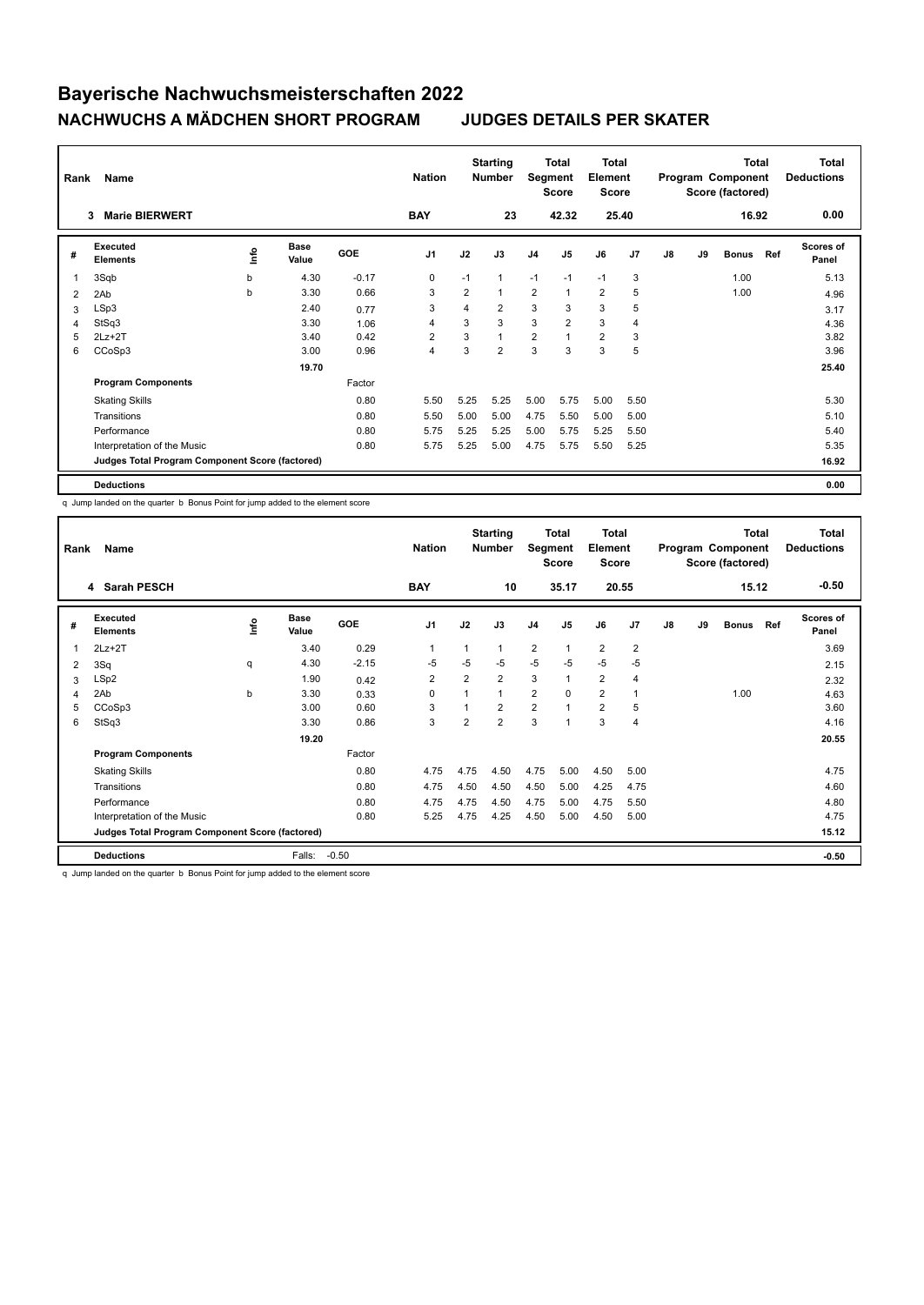| Rank | Name                                            |   | <b>Nation</b>        |        | <b>Starting</b><br><b>Number</b> | Segment        | Total<br><b>Score</b> | Total<br>Element<br><b>Score</b> |                |                |                | <b>Total</b><br>Program Component<br>Score (factored) |    | Total<br><b>Deductions</b> |     |                           |
|------|-------------------------------------------------|---|----------------------|--------|----------------------------------|----------------|-----------------------|----------------------------------|----------------|----------------|----------------|-------------------------------------------------------|----|----------------------------|-----|---------------------------|
|      | Zoe NIEDERBERGER<br>5                           |   |                      |        | <b>BAY</b>                       |                | 22                    |                                  | 34.29          |                | 19.13          |                                                       |    | 15.16                      |     | 0.00                      |
| #    | Executed<br><b>Elements</b>                     | ۴ | <b>Base</b><br>Value | GOE    | J <sub>1</sub>                   | J2             | J3                    | J <sub>4</sub>                   | J <sub>5</sub> | J6             | J7             | J8                                                    | J9 | <b>Bonus</b>               | Ref | <b>Scores of</b><br>Panel |
| 1    | $2F+2T$                                         |   | 3.10                 | 0.11   | 0                                | $\mathbf 0$    |                       | 1                                | $\mathbf 0$    | $\overline{1}$ | $\overline{2}$ |                                                       |    |                            |     | 3.21                      |
| 2    | 2Ab                                             | b | 3.30                 | 0.00   | $\mathbf 0$                      | 0              | 0                     | 0                                | $\mathbf 0$    | $\mathbf 0$    | $\overline{2}$ |                                                       |    | 1.00                       |     | 4.30                      |
| 3    | SSp3                                            |   | 2.10                 | 0.34   | 2                                | $\overline{ }$ | $\overline{2}$        | $\mathbf{1}$                     | $\overline{1}$ | $\overline{2}$ | $\overline{4}$ |                                                       |    |                            |     | 2.44                      |
| 4    | 2Lo                                             |   | 1.70                 | 0.17   | 0                                |                | $\overline{1}$        | 2                                | $\overline{ }$ | 1              | -1             |                                                       |    |                            |     | 1.87                      |
| 5    | CCoSp3                                          |   | 3.00                 | 0.48   | $\overline{2}$                   |                | $\overline{2}$        | 1                                | 4              | $\overline{2}$ | 3              |                                                       |    |                            |     | 3.48                      |
| 6    | StSq3                                           |   | 3.30                 | 0.53   | $\overline{1}$                   | ٠              | 3                     | $\overline{1}$                   | ٠              | $\overline{2}$ | 5              |                                                       |    |                            |     | 3.83                      |
|      |                                                 |   | 16.50                |        |                                  |                |                       |                                  |                |                |                |                                                       |    |                            |     | 19.13                     |
|      | <b>Program Components</b>                       |   |                      | Factor |                                  |                |                       |                                  |                |                |                |                                                       |    |                            |     |                           |
|      | <b>Skating Skills</b>                           |   |                      | 0.80   | 4.50                             | 4.50           | 5.25                  | 4.25                             | 5.00           | 4.25           | 5.25           |                                                       |    |                            |     | 4.70                      |
|      | Transitions                                     |   |                      | 0.80   | 4.50                             | 4.25           | 5.00                  | 4.00                             | 4.75           | 4.25           | 5.25           |                                                       |    |                            |     | 4.55                      |
|      | Performance                                     |   |                      | 0.80   | 5.00                             | 4.75           | 5.25                  | 4.25                             | 5.00           | 4.50           | 5.75           |                                                       |    |                            |     | 4.90                      |
|      | Interpretation of the Music                     |   |                      | 0.80   | 5.00                             | 4.50           | 5.00                  | 4.00                             | 4.75           | 4.75           | 5.25           |                                                       |    |                            |     | 4.80                      |
|      | Judges Total Program Component Score (factored) |   |                      |        |                                  |                |                       |                                  |                |                |                |                                                       |    |                            |     | 15.16                     |
|      | <b>Deductions</b>                               |   |                      |        |                                  |                |                       |                                  |                |                |                |                                                       |    |                            |     | 0.00                      |

b Bonus Point for jump added to the element score

| Rank | Name                                            |      | <b>Nation</b>        |            | <b>Starting</b><br><b>Number</b> | Segment        | <b>Total</b><br><b>Score</b> | <b>Total</b><br>Element<br><b>Score</b> |                |                |                | <b>Total</b><br>Program Component<br>Score (factored) |    | <b>Total</b><br><b>Deductions</b> |     |                    |
|------|-------------------------------------------------|------|----------------------|------------|----------------------------------|----------------|------------------------------|-----------------------------------------|----------------|----------------|----------------|-------------------------------------------------------|----|-----------------------------------|-----|--------------------|
|      | <b>Julia MATEI</b><br>6                         |      |                      |            | <b>BAY</b>                       |                | 25                           |                                         | 33.88          |                | 19.08          |                                                       |    | 14.80                             |     | 0.00               |
| #    | Executed<br><b>Elements</b>                     | lnfo | <b>Base</b><br>Value | <b>GOE</b> | J <sub>1</sub>                   | J2             | J3                           | J <sub>4</sub>                          | J <sub>5</sub> | J6             | J <sub>7</sub> | J8                                                    | J9 | <b>Bonus</b>                      | Ref | Scores of<br>Panel |
| 1    | $2Lz+2T$                                        |      | 3.40                 | 0.46       | $\overline{1}$                   | 3              | $\overline{2}$               | 3                                       | $\mathbf{1}$   | $\overline{2}$ | $\overline{4}$ |                                                       |    |                                   |     | 3.86               |
| 2    | 2Ab                                             | b    | 3.30                 | 0.13       | 0                                | 0              | 1                            | $\mathbf 0$                             | $-1$           | 1              | 3              |                                                       |    | 1.00                              |     | 4.43               |
| 3    | SSp3                                            |      | 2.10                 | 0.34       | $\overline{2}$                   | 1              | 1                            | $\overline{2}$                          | $\mathbf{1}$   | $\overline{2}$ | $\overline{4}$ |                                                       |    |                                   |     | 2.44               |
| 4    | 2F                                              |      | 1.80                 | 0.18       | $\mathbf 0$                      | $\overline{1}$ | 1                            | $\mathbf{1}$                            | $\mathbf{1}$   | $\mathbf{1}$   | $\overline{2}$ |                                                       |    |                                   |     | 1.98               |
| 5    | CCoSp3                                          |      | 3.00                 | 0.30       | $\overline{1}$                   | 1              | 1                            | $\mathbf{1}$                            | $\mathbf{1}$   | $\overline{2}$ | $\overline{1}$ |                                                       |    |                                   |     | 3.30               |
| 6    | StSq2                                           |      | 2.60                 | 0.47       | 3                                | $\overline{ }$ | $\overline{2}$               | $\overline{2}$                          | $\mathbf{1}$   | 1              | $\overline{4}$ |                                                       |    |                                   |     | 3.07               |
|      |                                                 |      | 16.20                |            |                                  |                |                              |                                         |                |                |                |                                                       |    |                                   |     | 19.08              |
|      | <b>Program Components</b>                       |      |                      | Factor     |                                  |                |                              |                                         |                |                |                |                                                       |    |                                   |     |                    |
|      | <b>Skating Skills</b>                           |      |                      | 0.80       | 4.50                             | 4.50           | 5.00                         | 4.50                                    | 4.75           | 4.25           | 5.25           |                                                       |    |                                   |     | 4.65               |
|      | Transitions                                     |      |                      | 0.80       | 4.75                             | 4.25           | 5.00                         | 4.25                                    | 4.50           | 4.00           | 4.75           |                                                       |    |                                   |     | 4.50               |
|      | Performance                                     |      |                      | 0.80       | 5.25                             | 4.50           | 5.00                         | 4.50                                    | 4.75           | 4.50           | 5.00           |                                                       |    |                                   |     | 4.75               |
|      | Interpretation of the Music                     |      |                      | 0.80       | 5.00                             | 4.50           | 5.00                         | 4.25                                    | 4.50           | 4.25           | 4.75           |                                                       |    |                                   |     | 4.60               |
|      | Judges Total Program Component Score (factored) |      |                      |            |                                  |                |                              |                                         |                |                |                |                                                       |    |                                   |     | 14.80              |
|      | <b>Deductions</b>                               |      |                      |            |                                  |                |                              |                                         |                |                |                |                                                       |    |                                   |     | 0.00               |

b Bonus Point for jump added to the element score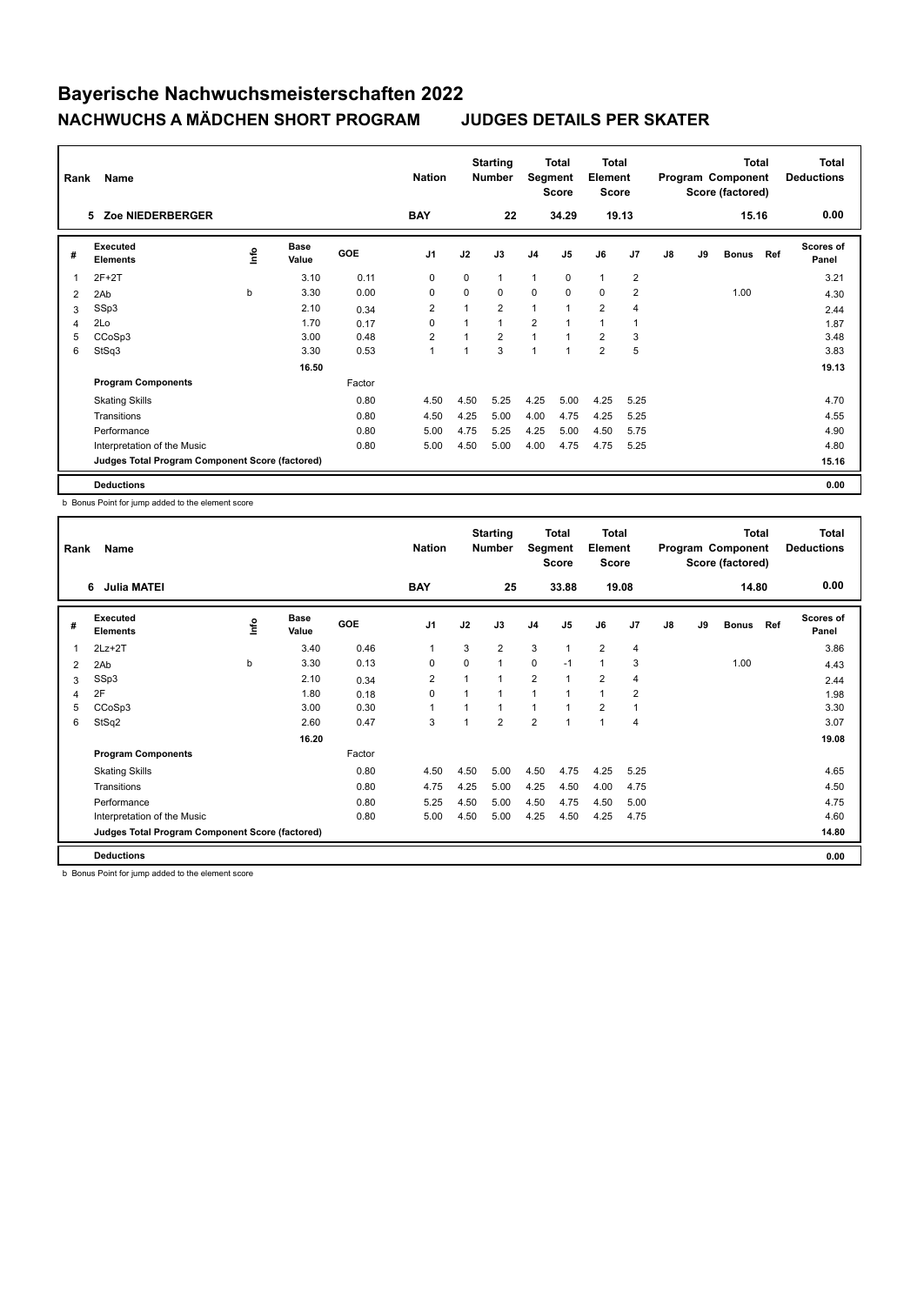| Rank | Name                                            |             | <b>Nation</b>        |            | <b>Starting</b><br><b>Number</b> | Segment        | Total<br>Score | <b>Total</b><br>Element<br><b>Score</b> |                |                |                | <b>Total</b><br>Program Component<br>Score (factored) |    | <b>Total</b><br><b>Deductions</b> |     |                           |
|------|-------------------------------------------------|-------------|----------------------|------------|----------------------------------|----------------|----------------|-----------------------------------------|----------------|----------------|----------------|-------------------------------------------------------|----|-----------------------------------|-----|---------------------------|
|      | <b>Maya WERNER</b><br>7                         |             |                      |            | <b>BAY</b>                       |                | 3              |                                         | 33.29          |                | 19.33          |                                                       |    | 13.96                             |     | 0.00                      |
| #    | Executed<br><b>Elements</b>                     | <u>lnfo</u> | <b>Base</b><br>Value | <b>GOE</b> | J <sub>1</sub>                   | J2             | J3             | J <sub>4</sub>                          | J <sub>5</sub> | J6             | J7             | J8                                                    | J9 | <b>Bonus</b>                      | Ref | <b>Scores of</b><br>Panel |
|      | $2F+2T$                                         |             | 3.10                 | 0.40       | 2                                | $\overline{2}$ | $\overline{2}$ | 2                                       | 2              | 3              | $\overline{4}$ |                                                       |    |                                   |     | 3.50                      |
| 2    | 2Ab                                             | b           | 3.30                 | $-0.07$    | 0                                | $\Omega$       | 0              | $-1$                                    | $-1$           | $\mathbf 0$    | -1             |                                                       |    | 1.00                              |     | 4.23                      |
| 3    | SSp3                                            |             | 2.10                 | 0.46       | 3                                | $\overline{1}$ | $\overline{2}$ | $\overline{2}$                          | $\overline{2}$ | $\overline{2}$ | $\overline{4}$ |                                                       |    |                                   |     | 2.56                      |
| 4    | StSq3                                           |             | 3.30                 | 0.26       | 1                                |                | 0              | $\mathbf{1}$                            | 1              | 0              | 4              |                                                       |    |                                   |     | 3.56                      |
| 5    | 2Lo                                             |             | 1.70                 | 0.24       | $\overline{2}$                   | $\overline{2}$ | 1              | $\mathbf{1}$                            | $\Omega$       | $\mathbf{1}$   | $\overline{2}$ |                                                       |    |                                   |     | 1.94                      |
| 6    | CCoSp3                                          |             | 3.00                 | 0.54       | $\overline{2}$                   | $\Omega$       | 1              | $\overline{2}$                          | $\overline{2}$ | $\overline{2}$ | $\overline{4}$ |                                                       |    |                                   |     | 3.54                      |
|      |                                                 |             | 16.50                |            |                                  |                |                |                                         |                |                |                |                                                       |    |                                   |     | 19.33                     |
|      | <b>Program Components</b>                       |             |                      | Factor     |                                  |                |                |                                         |                |                |                |                                                       |    |                                   |     |                           |
|      | <b>Skating Skills</b>                           |             |                      | 0.80       | 4.50                             | 4.50           | 4.25           | 4.50                                    | 4.50           | 4.25           | 5.25           |                                                       |    |                                   |     | 4.45                      |
|      | Transitions                                     |             |                      | 0.80       | 4.50                             | 4.00           | 4.25           | 4.25                                    | 4.25           | 3.50           | 4.75           |                                                       |    |                                   |     | 4.25                      |
|      | Performance                                     |             |                      | 0.80       | 4.75                             | 4.25           | 4.00           | 4.50                                    | 4.50           | 4.25           | 4.75           |                                                       |    |                                   |     | 4.45                      |
|      | Interpretation of the Music                     |             |                      | 0.80       | 4.75                             | 4.25           | 4.00           | 4.25                                    | 4.50           | 4.00           | 4.50           |                                                       |    |                                   |     | 4.30                      |
|      | Judges Total Program Component Score (factored) |             |                      |            |                                  |                |                |                                         |                |                |                |                                                       |    |                                   |     | 13.96                     |
|      | <b>Deductions</b>                               |             |                      |            |                                  |                |                |                                         |                |                |                |                                                       |    |                                   |     | 0.00                      |

b Bonus Point for jump added to the element score

| Rank | Name                                            |      |                      |            | <b>Nation</b>  |                | <b>Starting</b><br><b>Number</b> | Segment        | Total<br><b>Score</b> | Total<br>Element<br><b>Score</b> |                |    |    | Total<br>Program Component<br>Score (factored) | <b>Total</b><br><b>Deductions</b> |
|------|-------------------------------------------------|------|----------------------|------------|----------------|----------------|----------------------------------|----------------|-----------------------|----------------------------------|----------------|----|----|------------------------------------------------|-----------------------------------|
|      | <b>Heerang JUN</b><br>8                         |      |                      |            | <b>BAY</b>     |                | 18                               |                | 31.86                 |                                  | 17.50          |    |    | 14.36                                          | 0.00                              |
| #    | Executed<br><b>Elements</b>                     | lnfo | <b>Base</b><br>Value | <b>GOE</b> | J <sub>1</sub> | J2             | J3                               | J <sub>4</sub> | J <sub>5</sub>        | J6                               | J <sub>7</sub> | J8 | J9 | Ref                                            | Scores of<br>Panel                |
| 1    | $2F+2Lo$                                        |      | 3.50                 | 0.29       | $\overline{2}$ | 1              | 1                                | $\overline{2}$ | $\overline{1}$        | $\overline{2}$                   | $\overline{4}$ |    |    |                                                | 3.79                              |
| 2    | 2Lz                                             |      | 2.10                 | 0.25       | $\overline{1}$ | 1              | 1                                | 1              | $\overline{1}$        | $\overline{2}$                   | 3              |    |    |                                                | 2.35                              |
| 3    | CCoSp3                                          |      | 3.00                 | 0.66       | 3              | $\overline{2}$ | $\overline{2}$                   | $\overline{2}$ |                       | $\overline{2}$                   | 3              |    |    |                                                | 3.66                              |
| 4    | 1A                                              |      | 1.10                 | 0.09       | 0              | 0              | 1                                | $\mathbf{1}$   |                       | 1                                | 2              |    |    |                                                | 1.19                              |
| 5    | SSp3                                            |      | 2.10                 | 0.38       | $\overline{2}$ | $\overline{2}$ | $\overline{2}$                   | $\overline{2}$ |                       | $\overline{1}$                   | 4              |    |    |                                                | 2.48                              |
| 6    | StSq3                                           |      | 3.30                 | 0.73       | 3              | $\overline{2}$ | -4                               | $\overline{2}$ | $\overline{2}$        | $\overline{2}$                   | 4              |    |    |                                                | 4.03                              |
|      |                                                 |      | 15.10                |            |                |                |                                  |                |                       |                                  |                |    |    |                                                | 17.50                             |
|      | <b>Program Components</b>                       |      |                      | Factor     |                |                |                                  |                |                       |                                  |                |    |    |                                                |                                   |
|      | <b>Skating Skills</b>                           |      |                      | 0.80       | 5.00           | 4.50           | 4.50                             | 4.00           | 4.75                  | 4.00                             | 5.25           |    |    |                                                | 4.55                              |
|      | Transitions                                     |      |                      | 0.80       | 4.75           | 4.25           | 4.50                             | 3.75           | 4.50                  | 3.75                             | 4.50           |    |    |                                                | 4.30                              |
|      | Performance                                     |      |                      | 0.80       | 4.75           | 4.50           | 4.75                             | 4.00           | 4.75                  | 4.00                             | 5.25           |    |    |                                                | 4.55                              |
|      | Interpretation of the Music                     |      |                      | 0.80       | 5.00           | 4.50           | 4.50                             | 3.75           | 4.50                  | 4.25                             | 5.25           |    |    |                                                | 4.55                              |
|      | Judges Total Program Component Score (factored) |      |                      |            |                |                |                                  |                |                       |                                  |                |    |    |                                                | 14.36                             |

**Deductions 0.00**

**Total Deductions Total Program Component Score (factored) Total Element Score Total Segment Score Starting Rank Name Nation Number # Executed Elements Base Value GOE J1 J2 J3 J4 J5 J6 J7 J8 J9 Scores of Panel** 1 3.44 -1.72 -5 -5 -5 -5 -5 -5 -5 **Ref**  3S< < 1.72 **Info 9 Hanna KEIß BAY 12 31.54 16.12 15.92 -0.50** 2 2F+2T 3.28 3.10 0.18 1 0 1 1 1 1 3 3 2A<<  $\leq$  1.10  $-0.42$   $-4$   $-4$   $-3$   $-4$   $-3$   $-3$   $-4$   $-3$ 4 LSp2 1.90 0.53 3 3 3 3 2 2 5 2.43 5 StSq3 3.30 0.99 3 3 3 3 2 3 5 4.29 6 CCoSp3 3.00 0.72 2 2 3 3 2 1 3 3.72  **15.84 16.12 Program Components**  Skating Skills **5.25** 5.25 5.25 4.50 4.75 5.25 4.75 5.25 4.75 5.25 Factor 0.80 5.25 5.25 4.50 4.75 5.25 4.75 5.25 5.05 Transitions 0.80 5.25 4.75 4.50 4.50 5.00 4.25 4.75 4.70 Performance 0.80 5.00 5.50 5.00 4.75 5.25 4.75 5.50 5.10 Interpretation of the Music 0.80 5.25 5.25 4.75 4.75 5.25 4.75 5.50 5.05 **Deductions** Falls: -0.50 **-0.50 Judges Total Program Component Score (factored) 15.92**

< Under-rotated jump << Downgraded jump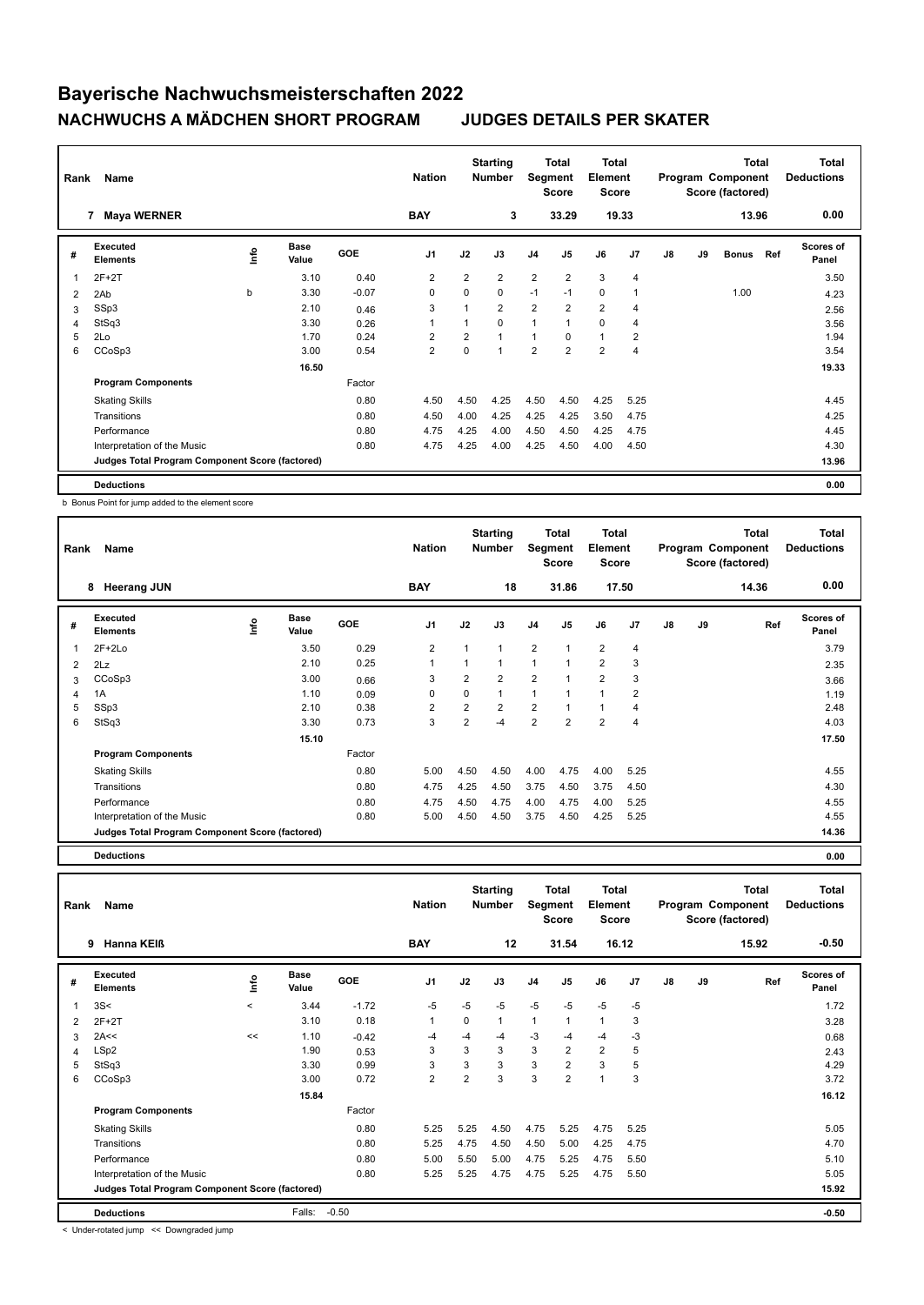| Rank | Name                                            |   | <b>Nation</b>        |        | <b>Starting</b><br><b>Number</b> | Segment  | Total<br><b>Score</b> | <b>Total</b><br>Element<br><b>Score</b> |              |                |                | <b>Total</b><br>Program Component<br>Score (factored) | <b>Total</b><br><b>Deductions</b> |       |                           |
|------|-------------------------------------------------|---|----------------------|--------|----------------------------------|----------|-----------------------|-----------------------------------------|--------------|----------------|----------------|-------------------------------------------------------|-----------------------------------|-------|---------------------------|
| 10   | <b>Aliyah ACKERMANN</b>                         |   |                      |        | <b>BAY</b>                       |          | 24                    |                                         | 30.56        |                | 16.64          |                                                       |                                   | 13.92 | 0.00                      |
| #    | Executed<br><b>Elements</b>                     | ۴ | <b>Base</b><br>Value | GOE    | J <sub>1</sub>                   | J2       | J3                    | J <sub>4</sub>                          | J5           | J6             | J7             | $\mathsf{J}8$                                         | J9                                | Ref   | <b>Scores of</b><br>Panel |
| 1    | 2F                                              |   | 1.80                 | 0.18   | $\mathbf{1}$                     | $\Omega$ | $\mathbf{1}$          | $\overline{1}$                          | $\mathbf{1}$ | $\overline{1}$ | $\overline{4}$ |                                                       |                                   |       | 1.98                      |
| 2    | 1A                                              |   | 1.10                 | 0.07   | $\mathbf 0$                      |          | 0                     | $\mathbf{1}$                            | $\Omega$     | $\mathbf{1}$   | $\overline{2}$ |                                                       |                                   |       | 1.17                      |
| 3    | LSp3                                            |   | 2.40                 | 0.29   | 1                                | $\Omega$ | 1                     | $\overline{2}$                          | $\mathbf{1}$ | 1              | $\overline{4}$ |                                                       |                                   |       | 2.69                      |
| 4    | StSq3                                           |   | 3.30                 | 0.53   | $\overline{2}$                   | $\Omega$ | $\overline{2}$        | $\overline{2}$                          | $\mathbf{1}$ | $\mathbf{1}$   | 3              |                                                       |                                   |       | 3.83                      |
| 5    | $2Lz+2T$                                        |   | 3.40                 | 0.21   | 0                                | 0        | 1                     | $\overline{2}$                          | $\mathbf{1}$ | $\mathbf{1}$   | 3              |                                                       |                                   |       | 3.61                      |
| 6    | CCoSp3                                          |   | 3.00                 | 0.36   | $\overline{2}$                   | 0        | 1                     | 1                                       | $\mathbf{1}$ | 1              | 3              |                                                       |                                   |       | 3.36                      |
|      |                                                 |   | 15.00                |        |                                  |          |                       |                                         |              |                |                |                                                       |                                   |       | 16.64                     |
|      | <b>Program Components</b>                       |   |                      | Factor |                                  |          |                       |                                         |              |                |                |                                                       |                                   |       |                           |
|      | <b>Skating Skills</b>                           |   |                      | 0.80   | 4.50                             | 4.50     | 4.50                  | 4.00                                    | 4.75         | 4.00           | 4.50           |                                                       |                                   |       | 4.40                      |
|      | Transitions                                     |   |                      | 0.80   | 4.75                             | 4.25     | 4.25                  | 4.00                                    | 4.50         | 4.00           | 4.50           |                                                       |                                   |       | 4.30                      |
|      | Performance                                     |   |                      | 0.80   | 4.50                             | 4.50     | 4.25                  | 4.00                                    | 4.75         | 4.25           | 4.50           |                                                       |                                   |       | 4.40                      |
|      | Interpretation of the Music                     |   |                      | 0.80   | 4.50                             | 4.25     | 4.50                  | 3.75                                    | 4.75         | 4.00           | 4.25           |                                                       |                                   |       | 4.30                      |
|      | Judges Total Program Component Score (factored) |   |                      |        |                                  |          |                       |                                         |              |                |                |                                                       |                                   |       | 13.92                     |
|      | <b>Deductions</b>                               |   |                      |        |                                  |          |                       |                                         |              |                |                |                                                       |                                   |       | 0.00                      |

| Rank           | Name                                            |          | <b>Nation</b>        |            | <b>Starting</b><br><b>Number</b> | Segment  | Total<br><b>Score</b> | <b>Total</b><br>Element<br><b>Score</b> |                |                |                | <b>Total</b><br>Program Component<br>Score (factored) | <b>Total</b><br><b>Deductions</b> |       |                           |
|----------------|-------------------------------------------------|----------|----------------------|------------|----------------------------------|----------|-----------------------|-----------------------------------------|----------------|----------------|----------------|-------------------------------------------------------|-----------------------------------|-------|---------------------------|
|                | 11<br><b>Annette MEYER</b>                      |          |                      |            | <b>BAY</b>                       |          | 26                    |                                         | 29.57          |                | 15.33          |                                                       |                                   | 14.24 | 0.00                      |
| #              | Executed<br><b>Elements</b>                     | ١nf٥     | <b>Base</b><br>Value | <b>GOE</b> | J <sub>1</sub>                   | J2       | J3                    | J4                                      | J <sub>5</sub> | J6             | J <sub>7</sub> | J8                                                    | J9                                | Ref   | <b>Scores of</b><br>Panel |
| 1              | 2A<                                             | $\hat{}$ | 2.64                 | $-0.48$    | $-2$                             | $-3$     | $-1$                  | $-2$                                    | $-2$           | $-1$           | $-2$           |                                                       |                                   |       | 2.16                      |
| $\overline{2}$ | $2F+2Lo$                                        |          | 3.50                 | 0.11       | $\mathbf{1}$                     | 0        | 0                     | $\mathbf{1}$                            | 0              | $\mathbf{1}$   | 1              |                                                       |                                   |       | 3.61                      |
| 3              | SSp2                                            |          | 1.60                 | 0.19       | $\overline{1}$                   | $\Omega$ | 1                     | 1                                       |                | $\overline{2}$ | 3              |                                                       |                                   |       | 1.79                      |
| 4              | StSq2                                           |          | 2.60                 | 0.21       | $\overline{2}$                   | $\Omega$ | 0                     | $\mathbf 0$                             |                | $\mathbf{1}$   | $\overline{2}$ |                                                       |                                   |       | 2.81                      |
| 5              | 2Lz!                                            |          | 2.10                 | $-0.04$    | 0                                | $-1$     | 0                     | $\mathbf 0$                             | $\Omega$       | $\mathbf 0$    | $-1$           |                                                       |                                   |       | 2.06                      |
| 6              | CCoSp2                                          |          | 2.50                 | 0.40       | $\overline{2}$                   |          | 1                     | $\overline{2}$                          | $\overline{ }$ | $\overline{2}$ | $\overline{2}$ |                                                       |                                   |       | 2.90                      |
|                |                                                 |          | 14.94                |            |                                  |          |                       |                                         |                |                |                |                                                       |                                   |       | 15.33                     |
|                | <b>Program Components</b>                       |          |                      | Factor     |                                  |          |                       |                                         |                |                |                |                                                       |                                   |       |                           |
|                | <b>Skating Skills</b>                           |          |                      | 0.80       | 4.50                             | 4.75     | 4.25                  | 3.75                                    | 4.75           | 4.25           | 4.75           |                                                       |                                   |       | 4.50                      |
|                | Transitions                                     |          |                      | 0.80       | 4.50                             | 4.50     | 4.25                  | 4.00                                    | 4.75           | 4.00           | 4.50           |                                                       |                                   |       | 4.35                      |
|                | Performance                                     |          |                      | 0.80       | 4.75                             | 4.75     | 4.25                  | 4.00                                    | 5.00           | 4.25           | 4.50           |                                                       |                                   |       | 4.50                      |
|                | Interpretation of the Music                     |          |                      | 0.80       | 4.75                             | 4.75     | 4.25                  | 3.75                                    | 5.00           | 4.25           | 4.25           |                                                       |                                   |       | 4.45                      |
|                | Judges Total Program Component Score (factored) |          |                      |            |                                  |          |                       |                                         |                |                |                |                                                       |                                   |       | 14.24                     |
|                | <b>Deductions</b>                               |          |                      |            |                                  |          |                       |                                         |                |                |                |                                                       |                                   |       | 0.00                      |

< Under-rotated jump ! Not clear edge

| Name<br>Rank<br><b>Maria KOLLMANNSBERGER</b><br>12 |                                                 |             |               |         | <b>Nation</b>  |          | <b>Starting</b><br><b>Number</b> | Segment        | Total<br><b>Score</b> | <b>Total</b><br>Element<br><b>Score</b> |      |    |    | <b>Total</b><br>Program Component<br>Score (factored) | <b>Total</b><br><b>Deductions</b> |
|----------------------------------------------------|-------------------------------------------------|-------------|---------------|---------|----------------|----------|----------------------------------|----------------|-----------------------|-----------------------------------------|------|----|----|-------------------------------------------------------|-----------------------------------|
|                                                    |                                                 |             |               |         | <b>BAY</b>     |          | 15                               |                | 28.78                 | 16.24                                   |      |    |    | 13.04                                                 | $-0.50$                           |
| #                                                  | Executed<br><b>Elements</b>                     | <u>lnfo</u> | Base<br>Value | GOE     | J <sub>1</sub> | J2       | J3                               | J <sub>4</sub> | J <sub>5</sub>        | J6                                      | J7   | J8 | J9 | Ref                                                   | Scores of<br>Panel                |
| 1                                                  | 2Aq                                             | q           | 3.30          | $-1.65$ | $-5$           | $-5$     | $-5$                             | $-5$           | $-5$                  | $-5$                                    | $-5$ |    |    |                                                       | 1.65                              |
| 2                                                  | $2Lz + 2Lo$                                     |             | 3.80          | 0.21    | $\overline{1}$ | $\Omega$ | $\mathbf{1}$                     | 2              | $\Omega$              | $\mathbf{1}$                            | 3    |    |    |                                                       | 4.01                              |
| 3                                                  | SSp2                                            |             | 1.60          | 0.16    |                | 0        | 1                                | 1              | $-1$                  | $\overline{2}$                          | 2    |    |    |                                                       | 1.76                              |
| 4                                                  | StSq3                                           |             | 3.30          | 0.20    |                | $\Omega$ | $\overline{2}$                   | $\mathbf{1}$   | 0                     | 0                                       | 1    |    |    |                                                       | 3.50                              |
| 5                                                  | 2F                                              |             | 1.80          | 0.22    |                | $\Omega$ | 1                                | $\overline{2}$ | $\Omega$              | $\overline{2}$                          | 4    |    |    |                                                       | 2.02                              |
| 6                                                  | CCoSp3                                          |             | 3.00          | 0.30    | $\overline{1}$ | 0        | 1                                | 1              |                       | $\mathbf{1}$                            | 1    |    |    |                                                       | 3.30                              |
|                                                    |                                                 |             | 16.80         |         |                |          |                                  |                |                       |                                         |      |    |    |                                                       | 16.24                             |
|                                                    | <b>Program Components</b>                       |             |               | Factor  |                |          |                                  |                |                       |                                         |      |    |    |                                                       |                                   |
|                                                    | <b>Skating Skills</b>                           |             |               | 0.80    | 4.00           | 4.50     | 4.25                             | 4.00           | 4.00                  | 4.00                                    | 4.25 |    |    |                                                       | 4.10                              |
|                                                    | Transitions                                     |             |               | 0.80    | 4.00           | 4.00     | 4.00                             | 4.00           | 3.75                  | 3.75                                    | 4.00 |    |    |                                                       | 3.95                              |
|                                                    | Performance                                     |             |               | 0.80    | 4.25           | 4.25     | 4.25                             | 4.00           | 4.00                  | 4.00                                    | 4.50 |    |    |                                                       | 4.15                              |
|                                                    | Interpretation of the Music                     |             |               | 0.80    | 4.25           | 4.25     | 4.25                             | 3.75           | 4.00                  | 3.75                                    | 4.25 |    |    |                                                       | 4.10                              |
|                                                    | Judges Total Program Component Score (factored) |             |               |         |                |          |                                  |                |                       |                                         |      |    |    |                                                       | 13.04                             |
|                                                    | <b>Deductions</b>                               |             | Falls:        | $-0.50$ |                |          |                                  |                |                       |                                         |      |    |    |                                                       | $-0.50$                           |

q Jump landed on the quarter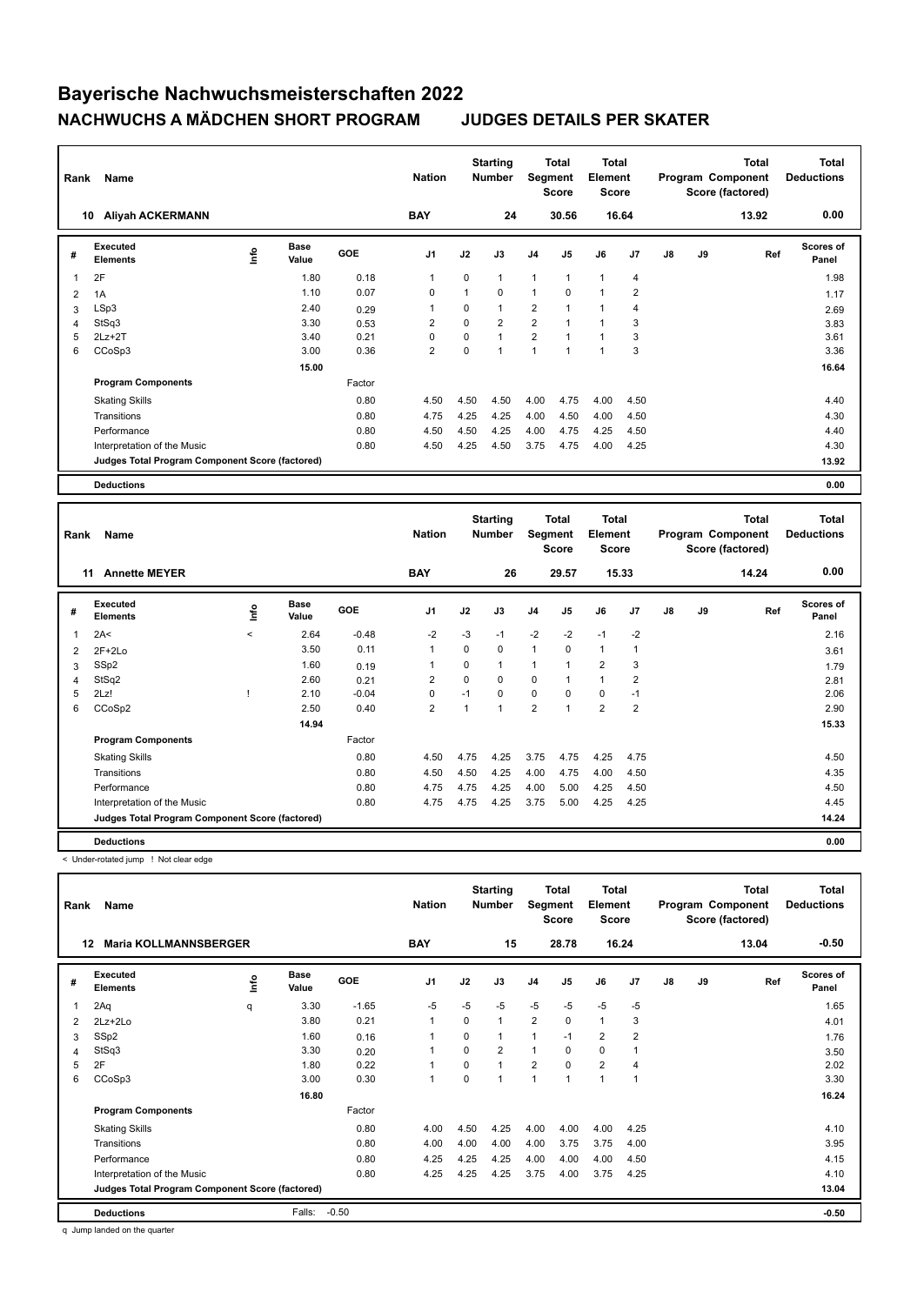| Rank | Name                                            |             |                      |            | <b>Nation</b>  |          | <b>Starting</b><br><b>Number</b> | Segment        | <b>Total</b><br><b>Score</b> | <b>Total</b><br>Element<br><b>Score</b> |                |               |    | <b>Total</b><br>Program Component<br>Score (factored) | <b>Total</b><br><b>Deductions</b> |
|------|-------------------------------------------------|-------------|----------------------|------------|----------------|----------|----------------------------------|----------------|------------------------------|-----------------------------------------|----------------|---------------|----|-------------------------------------------------------|-----------------------------------|
|      | <b>Carolin TRAUB</b><br>13                      |             |                      |            | <b>BAY</b>     |          | 8                                |                | 27.21                        | 15.37                                   |                |               |    | 12.84                                                 | $-1.00$                           |
| #    | Executed<br><b>Elements</b>                     | <u>lnfo</u> | <b>Base</b><br>Value | <b>GOE</b> | J <sub>1</sub> | J2       | J3                               | J <sub>4</sub> | J5                           | J6                                      | J7             | $\mathsf{J}8$ | J9 | Ref                                                   | Scores of<br>Panel                |
| 1    | 3S<                                             | $\prec$     | 3.44                 | $-1.72$    | $-5$           | $-5$     | $-5$                             | $-5$           | $-5$                         | $-5$                                    | $-5$           |               |    |                                                       | 1.72                              |
| 2    | 2A                                              |             | 3.30                 | $-1.65$    | -5             | $-5$     | $-5$                             | $-5$           | $-5$                         | $-5$                                    | $-5$           |               |    |                                                       | 1.65                              |
| 3    | LSp2                                            |             | 1.90                 | 0.08       | 0              | 0        | $-2$                             | $\mathbf{1}$   | $\Omega$                     | $\mathbf{1}$                            | 3              |               |    |                                                       | 1.98                              |
| 4    | StSq3                                           |             | 3.30                 | 0.07       | 0              | $\Omega$ | $-1$                             | $\mathbf{1}$   | $\Omega$                     | $\mathbf 0$                             | 2              |               |    |                                                       | 3.37                              |
| 5    | 2Lz+2Lo                                         |             | 3.80                 | 0.25       | $\overline{1}$ | $\Omega$ | 1                                | $\overline{2}$ |                              | $\overline{1}$                          | 3              |               |    |                                                       | 4.05                              |
| 6    | FCCoSp2                                         |             | 2.50                 | 0.10       | 0              | $\Omega$ | $-1$                             | $\overline{1}$ | 1                            | 0                                       | $\overline{1}$ |               |    |                                                       | 2.60                              |
|      |                                                 |             | 18.24                |            |                |          |                                  |                |                              |                                         |                |               |    |                                                       | 15.37                             |
|      | <b>Program Components</b>                       |             |                      | Factor     |                |          |                                  |                |                              |                                         |                |               |    |                                                       |                                   |
|      | <b>Skating Skills</b>                           |             |                      | 0.80       | 3.75           | 4.25     | 4.25                             | 4.00           | 4.50                         | 4.50                                    | 4.50           |               |    |                                                       | 4.30                              |
|      | Transitions                                     |             |                      | 0.80       | 3.50           | 4.00     | 3.75                             | 3.75           | 4.25                         | 4.00                                    | 4.00           |               |    |                                                       | 3.90                              |
|      | Performance                                     |             |                      | 0.80       | 3.75           | 4.00     | 3.75                             | 4.00           | 4.50                         | 4.25                                    | 4.00           |               |    |                                                       | 4.00                              |
|      | Interpretation of the Music                     |             |                      | 0.80       | 3.75           | 4.00     | 3.50                             | 3.75           | 4.50                         | 4.00                                    | 3.75           |               |    |                                                       | 3.85                              |
|      | Judges Total Program Component Score (factored) |             |                      |            |                |          |                                  |                |                              |                                         |                |               |    |                                                       | 12.84                             |
|      | <b>Deductions</b>                               |             | Falls:               | $-1.00$    |                |          |                                  |                |                              |                                         |                |               |    |                                                       | $-1.00$                           |

< Under-rotated jump

| Rank           | Name                                            |    |                      |         | <b>Nation</b>  |                | <b>Starting</b><br><b>Number</b> | Segment        | <b>Total</b><br><b>Score</b> | <b>Total</b><br>Element<br><b>Score</b> |                |               |    | <b>Total</b><br>Program Component<br>Score (factored) | <b>Total</b><br><b>Deductions</b> |
|----------------|-------------------------------------------------|----|----------------------|---------|----------------|----------------|----------------------------------|----------------|------------------------------|-----------------------------------------|----------------|---------------|----|-------------------------------------------------------|-----------------------------------|
|                | Loreen FRÖHLICH<br>14                           |    |                      |         | <b>BAY</b>     |                | 6                                |                | 27.20                        | 14.54                                   |                |               |    | 13.16                                                 | $-0.50$                           |
| #              | Executed<br><b>Elements</b>                     | ١m | <b>Base</b><br>Value | GOE     | J <sub>1</sub> | J2             | J3                               | J <sub>4</sub> | J5                           | J6                                      | J7             | $\mathsf{J}8$ | J9 | Ref                                                   | <b>Scores of</b><br>Panel         |
| 1              | 2A<<                                            | << | 1.10                 | $-0.55$ | $-5$           | $-5$           | $-5$                             | $-5$           | $-5$                         | $-5$                                    | $-5$           |               |    |                                                       | 0.55                              |
| 2              | $2F+2Lo$                                        |    | 3.50                 | $-0.04$ | $-2$           | 0              | 0                                | $\mathbf 0$    | $-1$                         | $\mathbf 0$                             | 0              |               |    |                                                       | 3.46                              |
| 3              | SSp2                                            |    | 1.60                 | 0.22    | 0              | $\overline{2}$ | 1                                | $\overline{2}$ | $\overline{1}$               | 1                                       | $\overline{4}$ |               |    |                                                       | 1.82                              |
| $\overline{4}$ | StSq3                                           |    | 3.30                 | 0.46    | $\mathbf{1}$   |                | $\overline{2}$                   | $\overline{2}$ |                              | $\mathbf{1}$                            | 3              |               |    |                                                       | 3.76                              |
| 5              | 2Lz                                             |    | 2.10                 | 0.00    | $-1$           | $\Omega$       | $\Omega$                         | $\mathbf 0$    | $\Omega$                     | $\mathbf 0$                             | $\mathbf 0$    |               |    |                                                       | 2.10                              |
| 6              | FCCoSp2                                         |    | 2.50                 | 0.35    | $\mathbf{1}$   | $\overline{2}$ | $\mathbf{1}$                     | $\overline{2}$ | $\overline{\mathbf{A}}$      | $\mathbf{1}$                            | $\overline{4}$ |               |    |                                                       | 2.85                              |
|                |                                                 |    | 14.10                |         |                |                |                                  |                |                              |                                         |                |               |    |                                                       | 14.54                             |
|                | <b>Program Components</b>                       |    |                      | Factor  |                |                |                                  |                |                              |                                         |                |               |    |                                                       |                                   |
|                | <b>Skating Skills</b>                           |    |                      | 0.80    | 3.75           | 4.50           | 4.25                             | 4.25           | 4.50                         | 4.25                                    | 4.50           |               |    |                                                       | 4.35                              |
|                | Transitions                                     |    |                      | 0.80    | 3.75           | 4.25           | 4.25                             | 3.75           | 4.25                         | 3.75                                    | 4.00           |               |    |                                                       | 4.00                              |
|                | Performance                                     |    |                      | 0.80    | 3.75           | 4.50           | 4.00                             | 4.00           | 4.50                         | 4.25                                    | 3.75           |               |    |                                                       | 4.10                              |
|                | Interpretation of the Music                     |    |                      | 0.80    | 3.75           | 4.50           | 3.75                             | 3.75           | 4.50                         | 4.25                                    | 3.75           |               |    |                                                       | 4.00                              |
|                | Judges Total Program Component Score (factored) |    |                      |         |                |                |                                  |                |                              |                                         |                |               |    |                                                       | 13.16                             |
|                | <b>Deductions</b>                               |    | Falls:               | $-0.50$ |                |                |                                  |                |                              |                                         |                |               |    |                                                       | $-0.50$                           |

<< Downgraded jump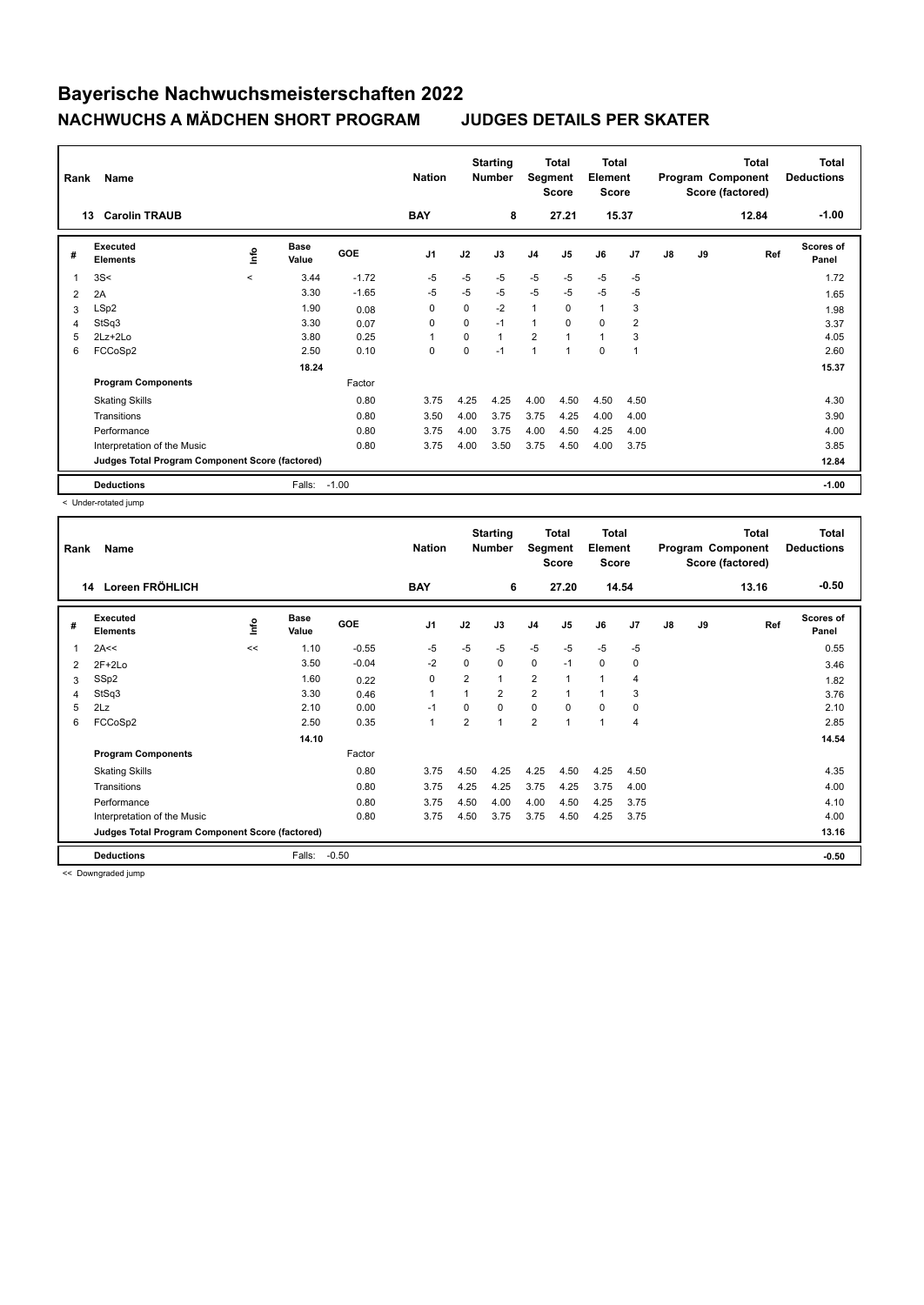| Rank | Name                                            |      |                      |            | <b>Nation</b>  |                | <b>Starting</b><br><b>Number</b> | Segment        | <b>Total</b><br><b>Score</b> | <b>Total</b><br>Element<br><b>Score</b> |                |               |    | <b>Total</b><br>Program Component<br>Score (factored) | <b>Total</b><br><b>Deductions</b> |
|------|-------------------------------------------------|------|----------------------|------------|----------------|----------------|----------------------------------|----------------|------------------------------|-----------------------------------------|----------------|---------------|----|-------------------------------------------------------|-----------------------------------|
|      | <b>Felissia ILGEN</b><br>15                     |      |                      |            | <b>BAY</b>     |                | 14                               |                | 27.07                        | 13.45                                   |                |               |    | 14.12                                                 | $-0.50$                           |
| #    | Executed<br><b>Elements</b>                     | lnfo | <b>Base</b><br>Value | <b>GOE</b> | J <sub>1</sub> | J2             | J3                               | J <sub>4</sub> | J <sub>5</sub>               | J6                                      | J <sub>7</sub> | $\mathsf{J}8$ | J9 | Ref                                                   | <b>Scores of</b><br>Panel         |
| 1    | $2Lz+2T$                                        |      | 3.40                 | 0.25       | 0              | 1              | 1                                | $\overline{2}$ | 1                            | $\overline{2}$                          | $\mathbf{1}$   |               |    |                                                       | 3.65                              |
| 2    | 2A<<                                            | <<   | 1.10                 | $-0.55$    | -5             | $-5$           | $-5$                             | $-5$           | $-5$                         | $-5$                                    | $-5$           |               |    |                                                       | 0.55                              |
| 3    | SSp1                                            |      | 1.30                 | $-0.13$    | $-2$           | $\Omega$       | 0                                | $-2$           | $-2$                         | $\mathbf 0$                             | $-1$           |               |    |                                                       | 1.17                              |
| 4    | StSq2                                           |      | 2.60                 | 0.57       | 2              | $\overline{ }$ | $\overline{2}$                   | 3              | 1                            | 3                                       | 5              |               |    |                                                       | 3.17                              |
| 5    | 2F                                              |      | 1.80                 | 0.11       | 0              | $\Omega$       | 1                                | $\mathbf{1}$   | $\Omega$                     | 1                                       | 1              |               |    |                                                       | 1.91                              |
| 6    | CCoSp3                                          |      | 3.00                 | 0.00       | $-2$           | 1              | $-1$                             | 0              | $-1$                         | 1                                       | 3              |               |    |                                                       | 3.00                              |
|      |                                                 |      | 13.20                |            |                |                |                                  |                |                              |                                         |                |               |    |                                                       | 13.45                             |
|      | <b>Program Components</b>                       |      |                      | Factor     |                |                |                                  |                |                              |                                         |                |               |    |                                                       |                                   |
|      | <b>Skating Skills</b>                           |      |                      | 0.80       | 4.00           | 4.75           | 4.25                             | 4.25           | 4.50                         | 4.00                                    | 4.50           |               |    |                                                       | 4.30                              |
|      | Transitions                                     |      |                      | 0.80       | 4.25           | 4.50           | 4.25                             | 4.00           | 4.25                         | 4.00                                    | 4.50           |               |    |                                                       | 4.25                              |
|      | Performance                                     |      |                      | 0.80       | 4.50           | 4.75           | 4.50                             | 4.00           | 4.75                         | 4.25                                    | 5.50           |               |    |                                                       | 4.55                              |
|      | Interpretation of the Music                     |      |                      | 0.80       | 4.50           | 4.75           | 4.50                             | 4.25           | 4.50                         | 4.50                                    | 5.50           |               |    |                                                       | 4.55                              |
|      | Judges Total Program Component Score (factored) |      |                      |            |                |                |                                  |                |                              |                                         |                |               |    |                                                       | 14.12                             |
|      | <b>Deductions</b>                               |      | Falls:               | $-0.50$    |                |                |                                  |                |                              |                                         |                |               |    |                                                       | $-0.50$                           |

<< Downgraded jump

| Rank | Name                                            |              |                      |            | <b>Nation</b>  |          | <b>Starting</b><br><b>Number</b> | Segment        | Total<br><b>Score</b> | Total<br>Element<br><b>Score</b> |       |    |    | <b>Total</b><br>Program Component<br>Score (factored) | <b>Total</b><br><b>Deductions</b> |
|------|-------------------------------------------------|--------------|----------------------|------------|----------------|----------|----------------------------------|----------------|-----------------------|----------------------------------|-------|----|----|-------------------------------------------------------|-----------------------------------|
|      | <b>Ornella CRIVOLAP</b><br>16                   |              |                      |            | <b>BAY</b>     |          | 17                               |                | 27.03                 |                                  | 14.55 |    |    | 12.48                                                 | 0.00                              |
| #    | Executed<br><b>Elements</b>                     | ۴ů           | <b>Base</b><br>Value | <b>GOE</b> | J <sub>1</sub> | J2       | J3                               | J <sub>4</sub> | J5                    | J6                               | J7    | J8 | J9 | Ref                                                   | <b>Scores of</b><br>Panel         |
| 1    | 2A<                                             | $\checkmark$ | 2.64                 | $-0.79$    | -3             | $-3$     | $-3$                             | $-3$           | $-3$                  | $-3$                             | $-2$  |    |    |                                                       | 1.85                              |
| 2    | $2F+2Lo<$                                       | $\checkmark$ | 3.16                 | $-0.36$    | $-2$           | $-3$     | $-1$                             | $-2$           | $-2$                  | $-2$                             | $-2$  |    |    |                                                       | 2.80                              |
| 3    | CCoSp3                                          |              | 3.00                 | $-0.18$    | $-2$           | 0        | $-2$                             | 0              | $-1$                  | 0                                | 0     |    |    |                                                       | 2.82                              |
| 4    | 2Lz                                             |              | 2.10                 | 0.04       | 0              | $\Omega$ | $\mathbf{1}$                     | 0              | $\Omega$              | 0                                | 1     |    |    |                                                       | 2.14                              |
| 5    | StSq2                                           |              | 2.60                 | 0.16       | $\Omega$       | $\Omega$ | $\mathbf{1}$                     | $\mathbf{1}$   | $\overline{1}$        | $\Omega$                         | 2     |    |    |                                                       | 2.76                              |
| 6    | SSp3                                            |              | 2.10                 | 0.08       | 0              | 1        | $\Omega$                         | 0              | 0                     | $\overline{1}$                   | 1     |    |    |                                                       | 2.18                              |
|      |                                                 |              | 15.60                |            |                |          |                                  |                |                       |                                  |       |    |    |                                                       | 14.55                             |
|      | <b>Program Components</b>                       |              |                      | Factor     |                |          |                                  |                |                       |                                  |       |    |    |                                                       |                                   |
|      | <b>Skating Skills</b>                           |              |                      | 0.80       | 3.75           | 4.25     | 3.75                             | 3.75           | 4.25                  | 3.50                             | 4.25  |    |    |                                                       | 3.95                              |
|      | Transitions                                     |              |                      | 0.80       | 3.75           | 3.75     | 3.75                             | 3.50           | 4.00                  | 3.50                             | 3.75  |    |    |                                                       | 3.70                              |
|      | Performance                                     |              |                      | 0.80       | 3.75           | 4.25     | 4.00                             | 3.50           | 4.25                  | 3.75                             | 4.25  |    |    |                                                       | 4.00                              |
|      | Interpretation of the Music                     |              |                      | 0.80       | 4.00           | 4.00     | 3.75                             | 3.50           | 4.25                  | 3.75                             | 4.25  |    |    |                                                       | 3.95                              |
|      | Judges Total Program Component Score (factored) |              |                      |            |                |          |                                  |                |                       |                                  |       |    |    |                                                       | 12.48                             |
|      | <b>Deductions</b>                               |              |                      |            |                |          |                                  |                |                       |                                  |       |    |    |                                                       | 0.00                              |

< Under-rotated jump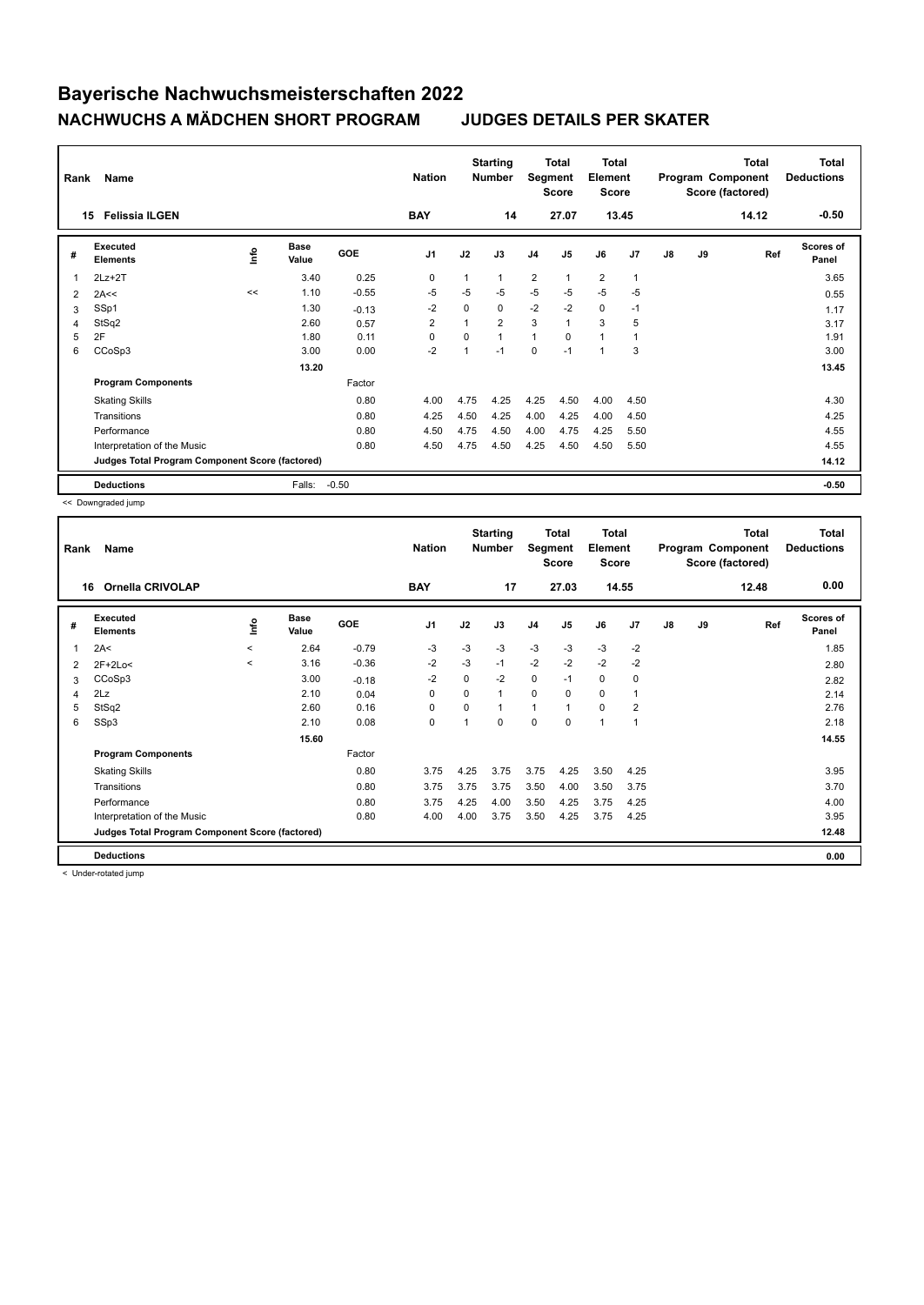| Rank           | Name                                            |         |                      |         | <b>Nation</b>  |                | <b>Starting</b><br><b>Number</b> | Segment        | <b>Total</b><br><b>Score</b> | <b>Total</b><br>Element<br><b>Score</b> |      |    |    | <b>Total</b><br>Program Component<br>Score (factored) | <b>Total</b><br><b>Deductions</b> |
|----------------|-------------------------------------------------|---------|----------------------|---------|----------------|----------------|----------------------------------|----------------|------------------------------|-----------------------------------------|------|----|----|-------------------------------------------------------|-----------------------------------|
|                | <b>Veronika HELMLE</b><br>17                    |         |                      |         | <b>BAY</b>     |                | 11                               |                | 26.66                        | 14.36                                   |      |    |    | 12.80                                                 | $-0.50$                           |
| #              | Executed<br><b>Elements</b>                     | lnfo    | <b>Base</b><br>Value | GOE     | J <sub>1</sub> | J2             | J3                               | J <sub>4</sub> | J5                           | J6                                      | J7   | J8 | J9 | Ref                                                   | Scores of<br>Panel                |
| $\overline{1}$ | 2Lz!+2Loq                                       |         | 3.80                 | $-0.50$ | $-3$           | -4             | $-3$                             | $-1$           | $-2$                         | $-3$                                    | $-1$ |    |    |                                                       | 3.30                              |
| 2              | 2F<                                             | $\prec$ | 1.44                 | $-0.32$ | -3             | $-3$           | $-1$                             | $-2$           | $-2$                         | $-2$                                    | $-2$ |    |    |                                                       | 1.12                              |
| 3              | 2A<<                                            | <<      | 1.10                 | $-0.55$ | -5             | $-5$           | $-5$                             | $-5$           | $-5$                         | $-5$                                    | -5   |    |    |                                                       | 0.55                              |
| 4              | FCCoSp3                                         |         | 3.00                 | 0.24    | 2              | $\Omega$       | $\mathbf{1}$                     | 0              | $-1$                         | $\mathbf{1}$                            | 4    |    |    |                                                       | 3.24                              |
| 5              | StSq3                                           |         | 3.30                 | 0.33    | 0              |                | $\mathbf{1}$                     | $\mathbf{1}$   |                              | $\mathbf{1}$                            | 3    |    |    |                                                       | 3.63                              |
| 6              | SSp3                                            |         | 2.10                 | 0.42    | $\overline{2}$ | $\overline{2}$ | $\overline{2}$                   | $\overline{2}$ |                              | $\overline{2}$                          | 5    |    |    |                                                       | 2.52                              |
|                |                                                 |         | 14.74                |         |                |                |                                  |                |                              |                                         |      |    |    |                                                       | 14.36                             |
|                | <b>Program Components</b>                       |         |                      | Factor  |                |                |                                  |                |                              |                                         |      |    |    |                                                       |                                   |
|                | <b>Skating Skills</b>                           |         |                      | 0.80    | 4.00           | 4.25           | 4.25                             | 3.75           | 5.00                         | 4.00                                    | 4.50 |    |    |                                                       | 4.20                              |
|                | Transitions                                     |         |                      | 0.80    | 3.75           | 3.75           | 4.00                             | 3.50           | 4.75                         | 4.00                                    | 4.00 |    |    |                                                       | 3.90                              |
|                | Performance                                     |         |                      | 0.80    | 3.50           | 4.00           | 4.00                             | 3.75           | 5.00                         | 4.25                                    | 4.00 |    |    |                                                       | 4.00                              |
|                | Interpretation of the Music                     |         |                      | 0.80    | 3.50           | 4.00           | 3.75                             | 3.50           | 4.75                         | 4.25                                    | 4.00 |    |    |                                                       | 3.90                              |
|                | Judges Total Program Component Score (factored) |         |                      |         |                |                |                                  |                |                              |                                         |      |    |    |                                                       | 12.80                             |
|                | <b>Deductions</b>                               |         | Falls:               | $-0.50$ |                |                |                                  |                |                              |                                         |      |    |    |                                                       | $-0.50$                           |

< Under-rotated jump << Downgraded jump ! Not clear edge q Jump landed on the quarter

| Rank | Name                                            |      |                      |            | <b>Nation</b>  |                | <b>Starting</b><br><b>Number</b> | Segment        | <b>Total</b><br><b>Score</b> | Total<br>Element<br><b>Score</b> |                |    |    | <b>Total</b><br>Program Component<br>Score (factored) | <b>Total</b><br><b>Deductions</b> |
|------|-------------------------------------------------|------|----------------------|------------|----------------|----------------|----------------------------------|----------------|------------------------------|----------------------------------|----------------|----|----|-------------------------------------------------------|-----------------------------------|
|      | Aliyah MAI<br>18                                |      |                      |            | <b>BAY</b>     |                | 4                                |                | 26.52                        |                                  | 13.20          |    |    | 13.32                                                 | 0.00                              |
| #    | Executed<br><b>Elements</b>                     | lnfo | <b>Base</b><br>Value | <b>GOE</b> | J <sub>1</sub> | J2             | J3                               | J <sub>4</sub> | J <sub>5</sub>               | J6                               | J <sub>7</sub> | J8 | J9 | Ref                                                   | <b>Scores of</b><br>Panel         |
| 1    | $2F+2T$                                         |      | 3.10                 | 0.43       | 3              | $\overline{2}$ | 1                                | 3              | $\overline{2}$               | $\overline{2}$                   | 5              |    |    |                                                       | 3.53                              |
| 2    | 1A                                              |      | 1.10                 | 0.11       | $\mathbf{1}$   | $\Omega$       | 1                                | 1              |                              | 1                                | 3              |    |    |                                                       | 1.21                              |
| 3    | <b>LSpB</b>                                     |      | 1.20                 | $-0.38$    | -4             | $-4$           | $-3$                             | $-2$           | $-3$                         | $-3$                             | $-3$           |    |    |                                                       | 0.82                              |
| 4    | StSq3                                           |      | 3.30                 | 0.40       | $\mathbf{1}$   | $\Omega$       | 1                                | $\overline{2}$ |                              | $\mathbf{1}$                     | $\overline{2}$ |    |    |                                                       | 3.70                              |
| 5    | 2Lz                                             |      | 2.10                 | 0.25       | 0              |                |                                  | $\overline{2}$ | $\Omega$                     | $\overline{2}$                   | 3              |    |    |                                                       | 2.35                              |
| 6    | FCCoSp1V                                        |      | 1.50                 | 0.09       | 0              |                |                                  | 1              | $\Omega$                     | $\Omega$                         | 4              |    |    |                                                       | 1.59                              |
|      |                                                 |      | 12.30                |            |                |                |                                  |                |                              |                                  |                |    |    |                                                       | 13.20                             |
|      | <b>Program Components</b>                       |      |                      | Factor     |                |                |                                  |                |                              |                                  |                |    |    |                                                       |                                   |
|      | <b>Skating Skills</b>                           |      |                      | 0.80       | 4.00           | 4.25           | 4.25                             | 4.50           | 4.25                         | 4.00                             | 4.75           |    |    |                                                       | 4.25                              |
|      | Transitions                                     |      |                      | 0.80       | 4.00           | 3.75           | 3.75                             | 4.25           | 4.00                         | 4.00                             | 3.75           |    |    |                                                       | 3.90                              |
|      | Performance                                     |      |                      | 0.80       | 4.25           | 4.00           | 4.00                             | 4.50           | 4.50                         | 4.25                             | 5.00           |    |    |                                                       | 4.30                              |
|      | Interpretation of the Music                     |      |                      | 0.80       | 4.25           | 4.00           | 3.75                             | 4.50           | 4.25                         | 4.00                             | 4.50           |    |    |                                                       | 4.20                              |
|      | Judges Total Program Component Score (factored) |      |                      |            |                |                |                                  |                |                              |                                  |                |    |    |                                                       | 13.32                             |

**Deductions 0.00**

**Total Deductions Total Program Component Score (factored) Total Element Score Total Segment Score Starting Rank Name Nation Number # Executed Elements Base Value GOE J1 J2 J3 J4 J5 J6 J7 J8 J9 Scores of Panel** 1 3.10 0.07 0 0 0 2 0 0 3 **Ref**  2F+2T 3.17 **Info 19 Antonia PYROTH BAY 16 25.38 13.22 12.16 0.00** 2 2A<< << 1.10 -0.53 -4 -5 -4 -5 -5 -5 -5 0.57  $3$  2Lz  $2.10$   $-0.08$   $-1$   $-2$  0 0  $-1$  0 0  $-1$   $2.02$ 4 SSp2 1.60 0.03 0 1 0 1 0 0 0 1.63 5 StSq2 2.60 0.05 0 0 1 0 0 0 1 2.65 6 CCoSp3 3.00 0.18 1 0 0 1 0 1 3 3.18  **13.50** 13.22 **Program Components**  Skating Skills **1.00 1.50** 4.00 4.50 4.00 3.75 3.75 3.50 4.50 Factor 0.80 4.00 Transitions 0.80 3.75 4.00 3.75 3.50 3.50 3.50 4.25 3.70 Performance 0.80 3.75 4.25 3.50 3.50 3.50 3.75 4.75 3.75 Interpretation of the Music 0.80 3.75 4.25 3.50 3.50 3.50 3.75 4.50 3.75 **Deductions 0.00 Judges Total Program Component Score (factored) 12.16**

<< Downgraded jump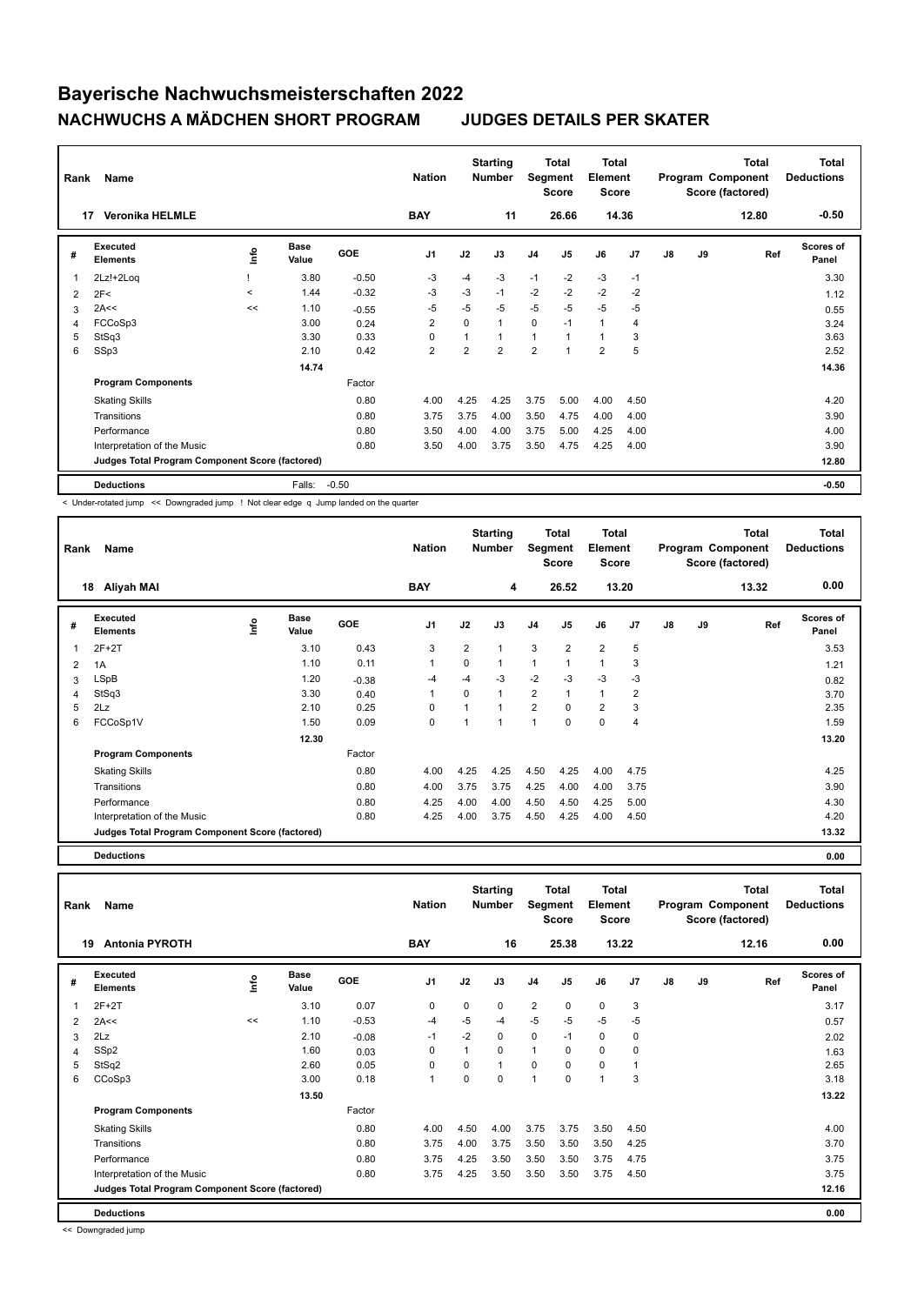| Rank | Name                                            |    |                      |            | <b>Nation</b>  |      | <b>Starting</b><br><b>Number</b> | Segment        | Total<br><b>Score</b> | <b>Total</b><br>Element<br><b>Score</b> |                |               |    | Total<br>Program Component<br>Score (factored) | <b>Total</b><br><b>Deductions</b> |
|------|-------------------------------------------------|----|----------------------|------------|----------------|------|----------------------------------|----------------|-----------------------|-----------------------------------------|----------------|---------------|----|------------------------------------------------|-----------------------------------|
| 20   | Naya REITER                                     |    |                      |            | <b>BAY</b>     |      | 13                               |                | 24.10                 | 13.34                                   |                |               |    | 10.76                                          | 0.00                              |
| #    | Executed<br><b>Elements</b>                     | ۴ů | <b>Base</b><br>Value | <b>GOE</b> | J <sub>1</sub> | J2   | J3                               | J <sub>4</sub> | J5                    | J6                                      | J <sub>7</sub> | $\mathsf{J}8$ | J9 | Ref                                            | <b>Scores of</b><br>Panel         |
| 1    | SSp3                                            |    | 2.10                 | 0.08       | 0              | 0    | 1                                | $\mathbf 0$    | 0                     | $\mathbf{1}$                            | 2              |               |    |                                                | 2.18                              |
| 2    | 1A                                              |    | 1.10                 | $-0.11$    | $-1$           | $-2$ | $-1$                             | $\mathbf 0$    | $-1$                  | $-1$                                    | $-1$           |               |    |                                                | 0.99                              |
| 3    | $2Lo+2T$                                        |    | 3.00                 | 0.00       | $\mathbf 0$    | 0    | 0                                | $\mathbf 0$    | $-1$                  | $\mathbf 0$                             | $\overline{1}$ |               |    |                                                | 3.00                              |
| 4    | StSq3                                           |    | 3.30                 | $-0.13$    | $-1$           | $-1$ | $-2$                             | $\mathbf 0$    | 0                     | 0                                       | $\mathbf 0$    |               |    |                                                | 3.17                              |
| 5    | 2F                                              |    | 1.80                 | 0.00       | 0              | 0    | 0                                | $\mathbf 0$    | $\mathbf 0$           | $\mathbf 0$                             | $\mathbf 0$    |               |    |                                                | 1.80                              |
| 6    | FCCoSp2                                         |    | 2.50                 | $-0.30$    | $-2$           | $-1$ | $-2$                             | $-1$           | $-1$                  | $-1$                                    | $\mathbf 0$    |               |    |                                                | 2.20                              |
|      |                                                 |    | 13.80                |            |                |      |                                  |                |                       |                                         |                |               |    |                                                | 13.34                             |
|      | <b>Program Components</b>                       |    |                      | Factor     |                |      |                                  |                |                       |                                         |                |               |    |                                                |                                   |
|      | <b>Skating Skills</b>                           |    |                      | 0.80       | 3.25           | 4.00 | 3.25                             | 3.50           | 3.75                  | 3.50                                    | 3.50           |               |    |                                                | 3.50                              |
|      | Transitions                                     |    |                      | 0.80       | 3.25           | 3.75 | 3.00                             | 3.50           | 3.50                  | 3.25                                    | 3.00           |               |    |                                                | 3.30                              |
|      | Performance                                     |    |                      | 0.80       | 3.25           | 4.00 | 3.25                             | 3.25           | 3.50                  | 3.50                                    | 3.25           |               |    |                                                | 3.35                              |
|      | Interpretation of the Music                     |    |                      | 0.80       | 3.25           | 3.75 | 3.00                             | 3.25           | 3.50                  | 3.25                                    | 3.25           |               |    |                                                | 3.30                              |
|      | Judges Total Program Component Score (factored) |    |                      |            |                |      |                                  |                |                       |                                         |                |               |    |                                                | 10.76                             |
|      | <b>Deductions</b>                               |    |                      |            |                |      |                                  |                |                       |                                         |                |               |    |                                                | 0.00                              |
|      |                                                 |    |                      |            |                |      |                                  |                |                       |                                         |                |               |    |                                                |                                   |

| Rank | Name                                            |             |                      |            | <b>Nation</b>  |      | <b>Starting</b><br><b>Number</b> |              | <b>Total</b><br>Segment<br><b>Score</b> | <b>Total</b><br>Element<br>Score |                |    |    | <b>Total</b><br>Program Component<br>Score (factored) | <b>Total</b><br><b>Deductions</b> |
|------|-------------------------------------------------|-------------|----------------------|------------|----------------|------|----------------------------------|--------------|-----------------------------------------|----------------------------------|----------------|----|----|-------------------------------------------------------|-----------------------------------|
| 21   | Vanessa HUSSAK                                  |             |                      |            | <b>BAY</b>     |      | 1                                |              | 23.88                                   |                                  | 13.28          |    |    | 10.60                                                 | 0.00                              |
| #    | <b>Executed</b><br><b>Elements</b>              | <u>lnfo</u> | <b>Base</b><br>Value | <b>GOE</b> | J <sub>1</sub> | J2   | J3                               | J4           | J <sub>5</sub>                          | J6                               | J7             | J8 | J9 | Ref                                                   | <b>Scores of</b><br>Panel         |
|      | 1A                                              |             | 1.10                 | 0.07       | 0              | 0    | $\mathbf 0$                      | $\mathbf{1}$ | $\mathbf{1}$                            | $\mathbf{1}$                     | $\overline{2}$ |    |    |                                                       | 1.17                              |
| 2    | $2F+2T$                                         |             | 3.10                 | $-0.36$    | $-2$           | $-2$ | $-1$                             | $-2$         | $-2$                                    | $-2$                             | $-2$           |    |    |                                                       | 2.74                              |
| 3    | SSp2                                            |             | 1.60                 | 0.13       | 1              | 0    | $-1$                             | $\mathbf{1}$ | 1                                       | 1                                |                |    |    |                                                       | 1.73                              |
| 4    | StSq2                                           |             | 2.60                 | 0.00       | 0              | 0    | $-2$                             | 0            | 0                                       | 0                                | 0              |    |    |                                                       | 2.60                              |
| 5    | 2Lz                                             |             | 2.10                 | 0.00       | $\Omega$       | 0    | 0                                | $\mathbf 0$  | 0                                       | $\mathbf 0$                      |                |    |    |                                                       | 2.10                              |
| 6    | CCoSp3                                          |             | 3.00                 | $-0.06$    | $-2$           | 0    | $-2$                             | $\mathbf 0$  | 0                                       | $\overline{1}$                   | 3              |    |    |                                                       | 2.94                              |
|      |                                                 |             | 13.50                |            |                |      |                                  |              |                                         |                                  |                |    |    |                                                       | 13.28                             |
|      | <b>Program Components</b>                       |             |                      | Factor     |                |      |                                  |              |                                         |                                  |                |    |    |                                                       |                                   |
|      | <b>Skating Skills</b>                           |             |                      | 0.80       | 3.25           | 4.25 | 3.25                             | 3.25         | 3.50                                    | 3.50                             | 3.50           |    |    |                                                       | 3.40                              |
|      | Transitions                                     |             |                      | 0.80       | 3.25           | 3.75 | 3.00                             | 3.00         | 3.25                                    | 3.25                             | 3.25           |    |    |                                                       | 3.20                              |
|      | Performance                                     |             |                      | 0.80       | 3.25           | 3.75 | 3.25                             | 3.25         | 3.50                                    | 3.00                             | 3.75           |    |    |                                                       | 3.40                              |
|      | Interpretation of the Music                     |             |                      | 0.80       | 3.50           | 3.75 | 3.00                             | 3.00         | 3.25                                    | 3.00                             | 3.50           |    |    |                                                       | 3.25                              |
|      | Judges Total Program Component Score (factored) |             |                      |            |                |      |                                  |              |                                         |                                  |                |    |    |                                                       | 10.60                             |
|      | <b>Deductions</b>                               |             |                      |            |                |      |                                  |              |                                         |                                  |                |    |    |                                                       | 0.00                              |

| Rank           | Name                                            |      |                      |         | <b>Nation</b>  |      | <b>Starting</b><br><b>Number</b> | Segment        | Total<br><b>Score</b> | Total<br>Element<br><b>Score</b> |      |               |    | Total<br>Program Component<br>Score (factored) | <b>Total</b><br><b>Deductions</b> |
|----------------|-------------------------------------------------|------|----------------------|---------|----------------|------|----------------------------------|----------------|-----------------------|----------------------------------|------|---------------|----|------------------------------------------------|-----------------------------------|
|                | Agatha ILZ<br>22                                |      |                      |         | <b>BAY</b>     |      | $\mathbf{2}$                     |                | 23.16                 | 12.68                            |      |               |    | 11.48                                          | $-1.00$                           |
| #              | Executed<br><b>Elements</b>                     | ١nfo | <b>Base</b><br>Value | GOE     | J <sub>1</sub> | J2   | J3                               | J <sub>4</sub> | J5                    | J6                               | J7   | $\mathsf{J}8$ | J9 | Ref                                            | <b>Scores of</b><br>Panel         |
| 1              | $2F+2Lo$                                        |      | 3.50                 | 0.07    | 0              | 0    | 0                                | $\mathbf{1}$   | 0                     | $\mathbf{1}$                     | 2    |               |    |                                                | 3.57                              |
| $\overline{2}$ | 2Lz!                                            |      | 2.10                 | $-1.05$ | -5             | $-5$ | $-5$                             | $-5$           | $-5$                  | $-5$                             | $-5$ |               |    |                                                | 1.05                              |
| 3              | SSp3                                            |      | 2.10                 | 0.29    | 2              | 0    | 0                                | $\overline{2}$ | $\overline{1}$        | $\overline{2}$                   | 3    |               |    |                                                | 2.39                              |
| 4              | StSq2                                           |      | 2.60                 | 0.10    | 0              |      | 0                                | 0              | 0                     | $\mathbf{1}$                     | 2    |               |    |                                                | 2.70                              |
| 5              | 1A                                              |      | 1.10                 | $-0.53$ | $-5$           | -5   | -4                               | $-5$           | $-5$                  | $-4$                             | $-5$ |               |    |                                                | 0.57                              |
| 6              | FCCoSp3                                         |      | 3.00                 | $-0.60$ | $-2$           | $-4$ | -3                               | $-2$           | $-1$                  | $-1$                             | $-2$ |               |    |                                                | 2.40                              |
|                |                                                 |      | 14.40                |         |                |      |                                  |                |                       |                                  |      |               |    |                                                | 12.68                             |
|                | <b>Program Components</b>                       |      |                      | Factor  |                |      |                                  |                |                       |                                  |      |               |    |                                                |                                   |
|                | <b>Skating Skills</b>                           |      |                      | 0.80    | 3.50           | 4.50 | 3.50                             | 3.25           | 3.75                  | 4.00                             | 4.25 |               |    |                                                | 3.80                              |
|                | Transitions                                     |      |                      | 0.80    | 3.25           | 3.75 | 3.25                             | 3.25           | 3.50                  | 4.00                             | 3.75 |               |    |                                                | 3.50                              |
|                | Performance                                     |      |                      | 0.80    | 3.25           | 4.25 | 3.25                             | 3.00           | 3.50                  | 4.00                             | 4.00 |               |    |                                                | 3.60                              |
|                | Interpretation of the Music                     |      |                      | 0.80    | 3.25           | 4.00 | 3.00                             | 3.00           | 3.50                  | 4.25                             | 3.50 |               |    |                                                | 3.45                              |
|                | Judges Total Program Component Score (factored) |      |                      |         |                |      |                                  |                |                       |                                  |      |               |    |                                                | 11.48                             |
|                | <b>Deductions</b>                               |      | Falls:               | $-1.00$ |                |      |                                  |                |                       |                                  |      |               |    |                                                | $-1.00$                           |

! Not clear edge